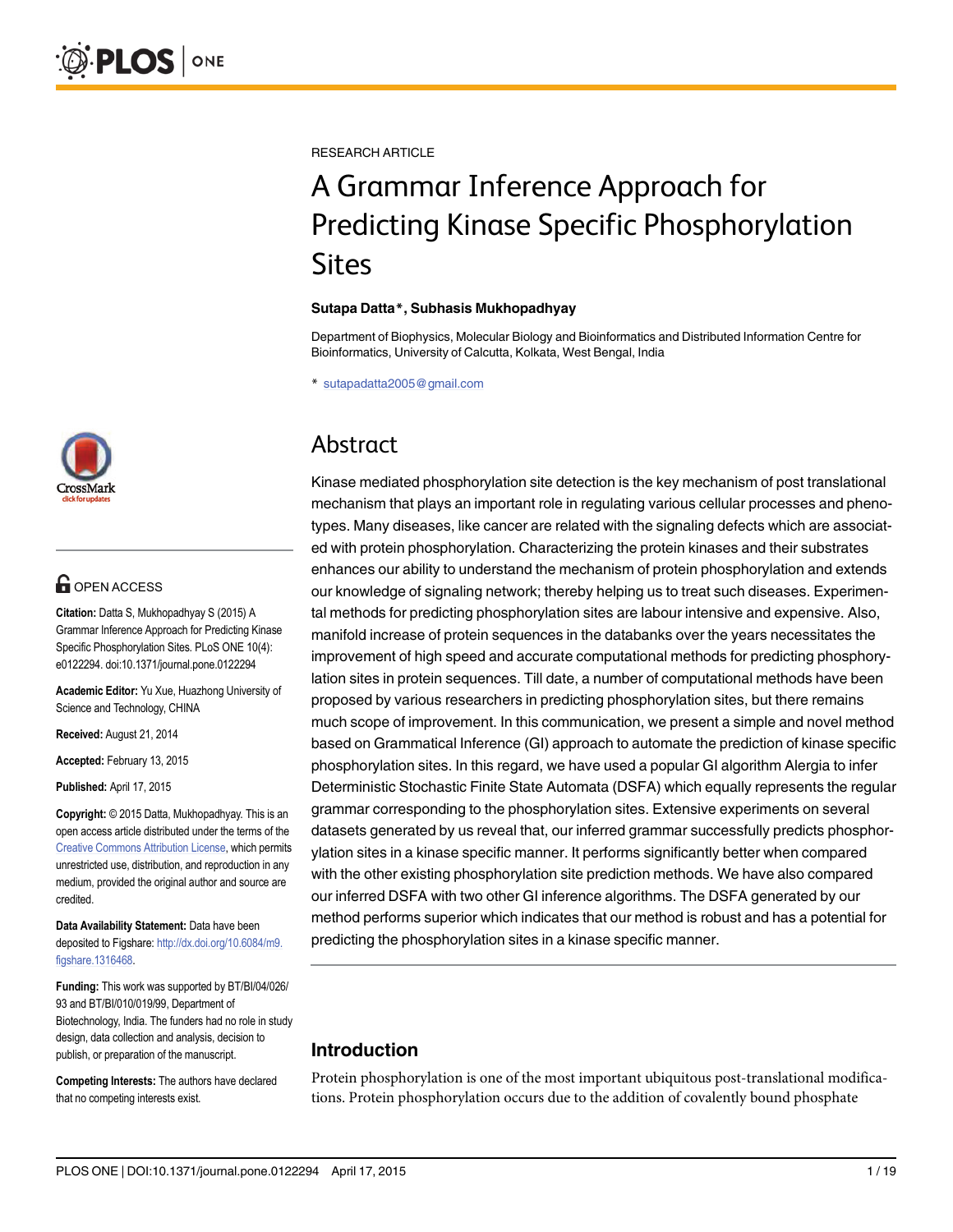<span id="page-1-0"></span>group to certain receptor residues i.e., Serine (S), Threonine (T), Tyrosine (Y) and Histidine (H) in the substrate sequence. Protein phosphorylation plays a major role in various critical cellular phenomenon such as metabolism [[1\]](#page-16-0), cell signaling [\[2](#page-16-0)[,3](#page-17-0)], cellular proliferation [\[3\]](#page-17-0) and apoptosis [\[4](#page-17-0)] and found in almost all the organisms from prokaryotes to eukaryotes. About 30%-50% of all eukaryotic proteins are known to undergo protein phosphorylation [\[5\]](#page-17-0).

Phosphorylation takes place through a set of enzymes called kinases, which constitutes one of the largest known protein super families. About 1.7% of all the human genes encode as many as 518 different types of kinases and they are classified into a hierarchical manner with 10 groups, 134 families and 201 subfamilies primarily based on the homology of their catalytic domains [\[6\]](#page-17-0). Therefore, the identification of phosphorylation sites, especially in a kinasespecific manner, is necessary for understanding the molecular mechanisms of phosphorylation as well as elucidating the dynamic interactions between protein kinases (PKs) and their substrates. Although mass spectrometric techniques has been widely used in detecting the phosphorylation sites in a high-throughput manner, but this method is rather cost and labor intensive. Also, ever increasing number of protein sequences in the data banks necessitates the development of computational methods for reliably predicting phosphorylation sites in the protein sequences as fast as possible. Many in silico methods have been proposed to predict ki-nase specific phosphorylation sites, such as Scansite [[7](#page-17-0)], KinasePhos [\[8](#page-17-0)], NetPhosK [[9](#page-17-0)], PPSP [\[10](#page-17-0)], GPS [[11,12](#page-17-0)], Postmod [\[13](#page-17-0)], BAE [[14](#page-17-0)], AMS 4.0Server [\[15\]](#page-17-0), Metapred [[16\]](#page-17-0) and a method that we have developed earlier [[17\]](#page-17-0). These methods predict the phosphorylation sites in a kinase specific manner. The details of these methods are discussed in the review paper by Trost et al. [\[18\]](#page-17-0). Most of these methods are based on machine learning techniques using a single classifier. In the recent years, researchers are concentrating upon using ensemble mechanism instead of a single classifier for predicting protein phosphorylation sites  $[14-15, 17]$  $[14-15, 17]$  $[14-15, 17]$  $[14-15, 17]$  $[14-15, 17]$  $[14-15, 17]$  $[14-15, 17]$ . Another method Musite is considered for large scale predictions of both non-kinase and kinase-specific phosphorylation sites [[19](#page-17-0)]. RegPhos and KinomeXplorer are two latest tools, aimed to explore kinase signaling networks [[20](#page-17-0), [21](#page-17-0)]. Recently in 2014, Suo *et al.* have proposed a method PSEA for predicting kinase specific phosphorylation sites as well as for analyzing the types of kinases corresponding to all disease-related phosphorylation substrates [[22](#page-17-0)]. But all of these methods require a good data encoding scheme as it plays a crucial role in affecting the performance of the classifiers. Moreover, a specific type of feature encoding scheme for precisely predicting phosphorylation sites of a protein sequence is not fully exploited. Therefore, no single feature encoding scheme can be expected to absolutely differentiate the phosphorylation from nonphosphorylation sites for all the kinases. Also, these methods require an a priori knowledge about the computational models of phosphorylation sites to permit automatic annotation.

In our study, we have proposed a new method to support the de novo discovery of kinase specific phosphorylation sites based upon computational grammar. Various methods based on Computational grammars have been proposed so far for modelling and predicting various types of biological sequences such as promoter region of human [\[23\]](#page-17-0), transcription binding site  $[24]$ , associating genes with their regulatory sequences  $[25]$  $[25]$  $[25]$ , predicting RNA folding  $[26]$  $[26]$ , secondary structure of RNA molecule [[27](#page-18-0)–[29\]](#page-18-0), genes and biological sequences [\[30,31\]](#page-18-0), syntactic model to design genetic constructs [\[32\]](#page-18-0) and new antimicrobial peptides [[33](#page-18-0)]. Nowadays, Grammar Inference (GI) is becoming an active field of research in the area of computational grammar [[34](#page-18-0)]. GI is a specific type of inductive inference, which takes into account a set of sample data to obtain a model consistent with the available data. The resulting model obtained through GI method using a set of sample strings represents a formal grammar which contains all common features of the strings. GI method is being used for predicting various biological se-quences, such as larger than gene structure [[35](#page-18-0)], functional motifs, such as coiled coil domains in protein sequences  $[36]$  $[36]$ , transmembrane domains  $[37]$  $[37]$  $[37]$ , various protein sequences  $[38]$ , etc.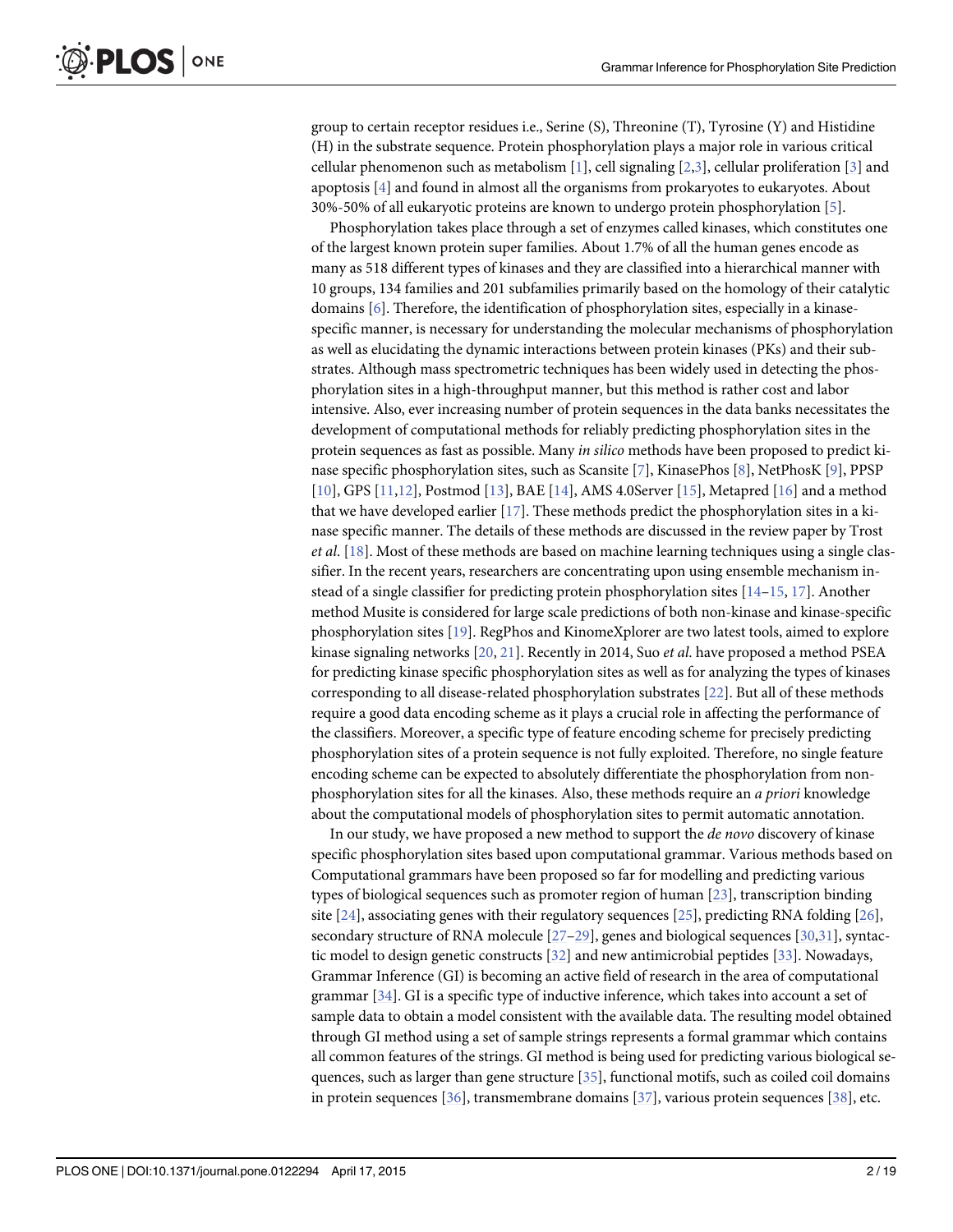<span id="page-2-0"></span>

#### Fig 1. Block diagram of a general Grammar Inference methodology.

doi:10.1371/journal.pone.0122294.g001

The choice of GI as a method confers us with two distinct advantages over other methods having a different flavor: (a) GI doesn't require any pre-existing biological knowledge and (b) no data encoding is required for a GI. A general framework of GI methodology is shown in Fig 1. In our study, we have used GI method to infer the regular grammar corresponding to the phosphorylation sites of protein sequences. From previous studies we came to know that substrates of a specific kinase show a particular sequences pattern around the phosphorylation sites [[39](#page-18-0), [40\]](#page-18-0). For example, PKA kinase has a preference to identify the substrate sites with basic amino acids (Arginine, Lysine or Histidine) at -2 or -3 positions relative to the phosphorylation sites considered as position  $0 \left[ 40 \right]$  $0 \left[ 40 \right]$  $0 \left[ 40 \right]$ . Many methods have been developed to infer the sequence motifs near the phosphorylation sites  $[7, 39, 40, 41]$  $[7, 39, 40, 41]$  $[7, 39, 40, 41]$  $[7, 39, 40, 41]$  $[7, 39, 40, 41]$  $[7, 39, 40, 41]$  $[7, 39, 40, 41]$ . Our method is based on the idea of identifying recurring patterns hidden in the phosphorylation sites from a set of training samples and representing them as grammatical models. The generated grammar is then used for predicting unknown phosphorylation sites. A grammar can equally be represented by means of an automaton. Instead of inferring grammar rules, in our present study, we have inferred the Deterministic Stochastic Finite State Automata (DSFA) using Alergia algorithm for predicting the kinase specific phosphorylation sites. The method we have presented here is an unsupervised learning method based on Prefix Tree Automaton (PTA). At the very outset, our method first constructs a PTA based on the training samples. In the next step, the similar states of the PTA are merged in an iterative process to obtain a stochastic finite state automaton. The resulting automata will allow processing of unknown protein sequences for deciding upon whether to accept or to reject the sequences. The point to be noted here is that it can accept a wider range of input sequences than what may be present in the training set.

#### Materials and Methods

#### **Materials**

In order to evaluate the performance of our proposed method and to compare it with other existing methods, we have extracted the phosphorylation sites from Phospho.ELM database (version 9.0) [[42](#page-18-0)]. Experimentally validated phosphorylation sites of eukaryotic cells for 299 types of different kinases are curated in Phospho.ELM database. Version 9.0 of this database contains 8718 proteins from different vertebrate species covering 31,754 serine, 7,449 threonine and 3,370 tyrosine instances. Each entry in the database provides information about the substrate proteins along with the exact positions of the residues phosphorylated by a given kinase. In our study, we have considered the kinase families having at least 100 known and experimentally validated phosphorylation sites. We have chosen four serine/threonine (S/T) kinase families, PKA, PKC, CK2 and MAPK for vertebrates only. 21mer sequences including 10bp upstream to 10bp downstream from the phosphorylation site with the phosphorylated residue at the central position i.e., at the position 11 are extracted. In case the Phosphorylated residue (S/T) which appears in the first or in the last 10 residue, that is, if the distances between the phosphorylated residue and N or C terminal is less than 10-mer, an extra residue X (where X denotes any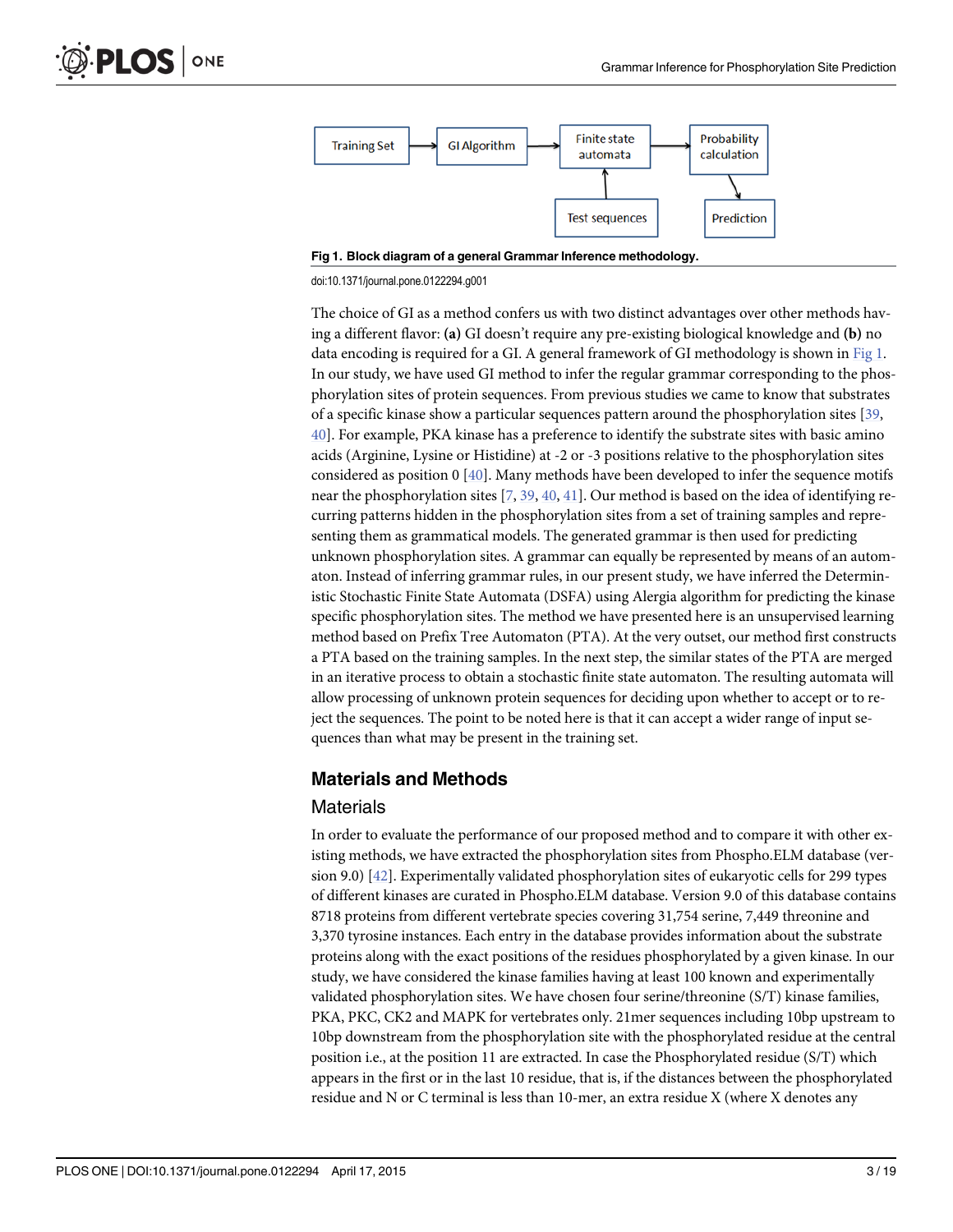<span id="page-3-0"></span>residue) is added before the first residue or after the last residue of the sequence in order to keep the protein sequence size at 21mer and phosphorylated residue at the center i.e., at the position 11.

Negative dataset is prepared by taking the 21mer protein sequences centring all the nonphosphorylated S, T residues of the substrate proteins corresponding to the nine kinase families mentioned above. We have taken non-phosphorylated S/T residues as negative control for the serine/threonine kinases that is, for PKA, PKC, CK2 and MAPK kinase families. In order to avoid the overestimation during experimentation, highly homologous sequences (i.e., sequences having more than 60% identity) are discarded from positive and negative datasets by using CD-HIT clustering program [[43](#page-18-0)].

Moreover, in the context of the multiple kinase families, the number of known positive phosphorylation sites is much less than the negative sites i.e., non-phosphorylation sites, resulting in an imbalanced dataset. As there are far more non-phosphorylated S/T residues than phosphorylated ones, it is not viable to take up the whole non-phosphorylated sites as negative instance. Furthermore, in the real world, there are much more negative cases than positive cases. Hence it would be more practical to take a significant disparity in positive to negative ratio for evaluating the performance of our method in a more credible manner. So in our present study, the ratio of positive instances to negative instances is kept at 1:10 to avoid any biased prediction.

#### Method

The main goal of our method is to construct the regular grammar corresponding to the phosphorylation sites. The problem of learning of a regular grammar can be reduced to that of the inference of finite state automata. The inference of finite state automata is widely studied by the GI community. Various GI methods have been proposed so far for the successful induction of finite state automata. In our work, we have inferred the deterministic finite state automata (DFA) that can recognize the phosphorylation sites of the protein sequences in a kinase specific manner. To achieve this goal, a well known GI algorithm has been used to infer automata from a set of training samples. In the test phase, when an unknown sequence is given as input, the generated automata decide whether the sequence contains a phosphorylation site or not.

#### Notation and definition

Let  $\Sigma$  be the set of alphabet and  $\Sigma^*$  be the set of words generated over the set of alphabet  $\Sigma$ . Then a language L can be any subset of  $\Sigma^*$  i.e., the subset of the set of words and can be written as  $L = \{x \mid x \in \Sigma^* \text{ where } x \text{ is any word}\}\$ 

If G is the grammar corresponding to the language L, grammar is denoted as  $G = (N, \Sigma, P, S)$ where N is the set of nonterminal symbols,  $\Sigma$  is the set of terminal symbols or the set of alphabets, P is the set of production rules and S is the start symbol. The language L can be generated successively by rewriting the production rules starting from the start symbol S.

A regular grammar is a type of formal grammar that describes and generates a regular language. Regular grammar is a 4-tuple  $(N, \Sigma, P, S)$  such that the production rules in P are of the following forms:

1.  $B \rightarrow a$ , where  $B \in N$  and  $a \in \Sigma$ 

- 2.  $B \rightarrow aA \mid Aa$ , where B, A  $\epsilon N$  and  $a \epsilon \Sigma$
- 3.  $B \rightarrow \epsilon$ , where  $B \epsilon N$  and  $\epsilon$  denotes the empty string i.e., string of length 0.

Regular grammar can equally be represented by Deterministic finite state automata (DFA). Most of the previous work in regular grammar inference has chosen DFA to represent the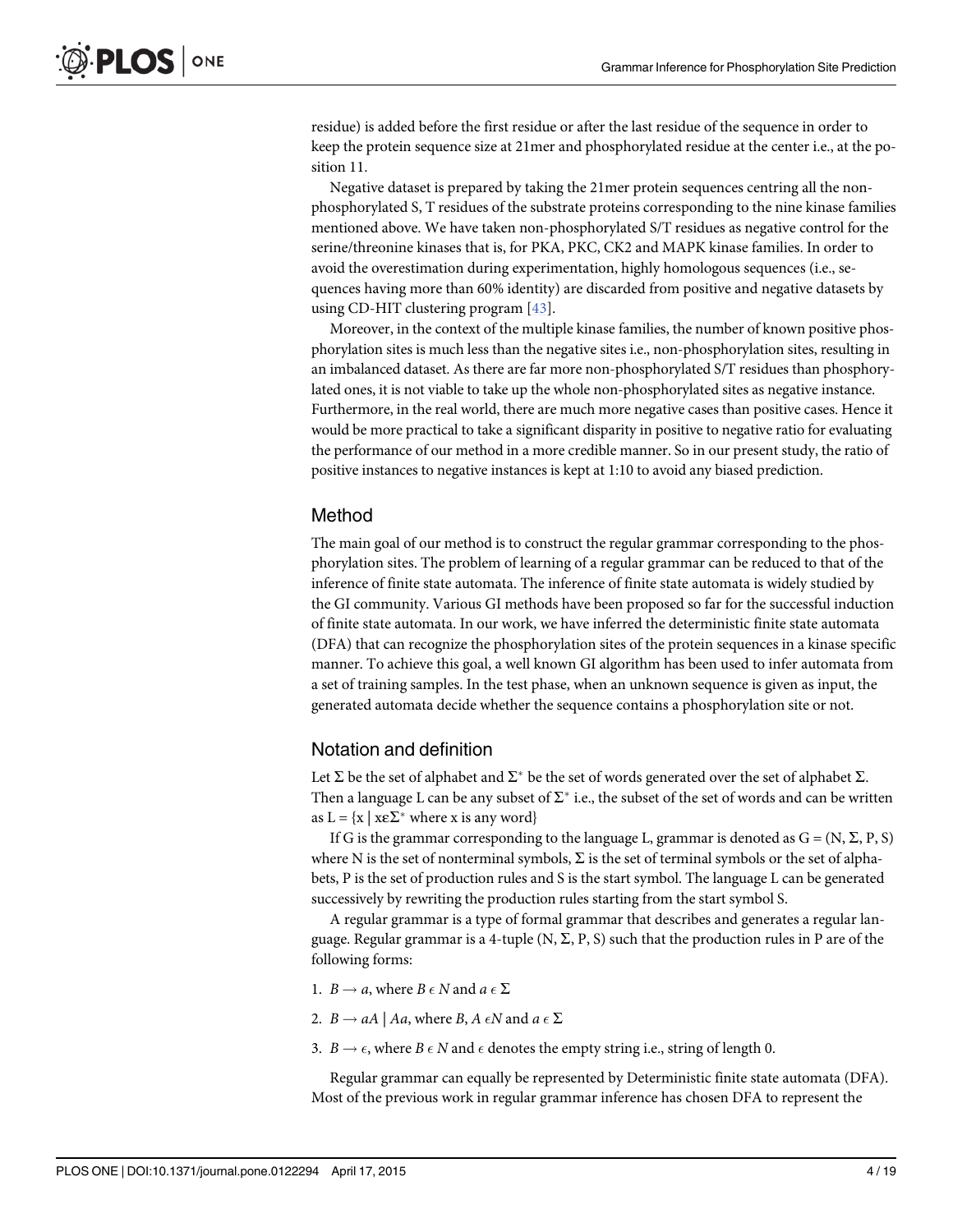<span id="page-4-0"></span>target regular grammar. A DFA is a virtual machine, formally represented by 5-tuple  $(Q, \Sigma, \delta,$  $q_0$ , F) where Q is the set of states,  $\Sigma$  is the set of symbols or alphabets,  $q_0 \in Q$  is the start state, F  $\epsilon Q$  is the set of final accepting state,  $\delta$  is the transition function  $Q \times \Sigma \rightarrow Q \delta(q, a)$  denotes the state reached from the state q on reading the input symbol a of Q. The automata process an input string and decide whether to or not to accept the string. For reading an input string, DFA must reach to any final accepting state beginning from the start state. Therefore, a successful path in an automata is a sequence of transitions  $(q_0,a_1,q_1),(q_0,a_2,q_2)...(q_{n-1},x_n,q_n)$ , where  $q_n \in F$ ,  $a_i \in \Sigma^*$  and  $1 \leq i \leq n$ :  $q_i \in Q$ 

#### Grammar inference

We have addressed the prediction of kinase specific phosphorylation sites through a DFA. For this, we have tried to construct DFA from a set of amino acid sequences that contain the phosphorylation sites. Now, given an unknown sequence, the constructed DFA would only accept the sequences having phosphorylation sites. To infer a DFA, initially a Prefix Tree Automaton  $(PTA)$  is constructed from a set of positive samples  $(S<sup>+</sup>)$  using the PTA algorithm.

PTA algorithm is an unsupervised relational learner that infers grammars from a set of unlabelled samples. PTA algorithm works by constructing a PTA, which is also a DFA with separate paths from the start state to the final accepting state for each string in  $S^+$ . Each of the DFA represents an input token (in our case, each amino acid). PTA accepts the strings from  $S^+$ only. In the next step, similar states of the PTA are merged in an iterative way until a minimum similarity threshold is reached. In each iteration, the similarity between every two states is calculated and the most similar pair of states is merged to obtain the final minimized DFA. Fig  $2$ shows the diagram of a PTA and  $Fig 3$  represents the final DFA generated over five sample sequences.

In this study, instead of inferring simple regular grammar, we have inferred stochastic regular grammar. Towards this endeavor, we have inducted the corresponding Deterministic stochastic finite state automata (DSFA). A DSFA is a 4-tuple and is defined as  $A = (Q, \Sigma, q_1, \pi)$ , where Q is the finite set of N states,  $\Sigma$  is the finite set of symbols or alphabets,  $q_1$  is the initial



Fig 2. A Prefix Tree Automaton (PTA) generated over Five protein sequences: i) RRKSACP, ii) RRKSIPK, iii) RRPSCAL, iv) RRTSCLI, v) RPKSPSK.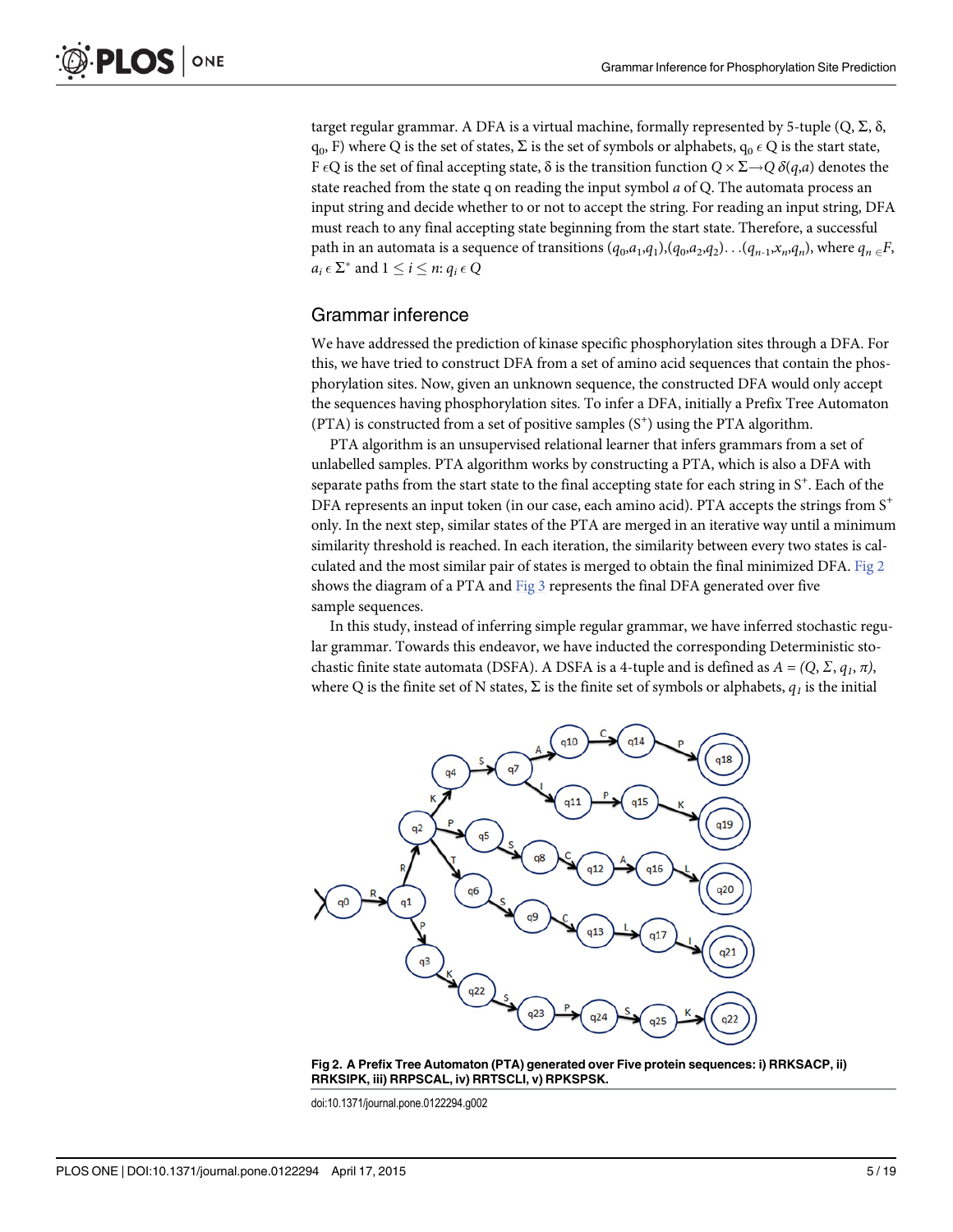<span id="page-5-0"></span>

[Fig 3. T](#page-4-0)he Deterministic Finite State Automaton (DFA) constructed from the PTA by state merging method.

state and  $\pi$  is the set of probability matrices.  $P_{ij}(a)$  is the probability of transition from state *i* to state j on reading the symbol  $a$  in the alphabet. The final state probability  $P_{if}$  is the probability that the string will end at state  $q_i$ , such that the following constraints applies:

$$
p_{ij} + \sum_{q_j \in Q} \sum_{a \in \Sigma} p_{ij}(a) = 1
$$
 (1)

Eq 1 signifies the fact that the total probability of each transition out of the state  $q_i$  together with the probability that  $q_i$  is an accepting state, must be 1.

The probability that the string  $w$  to be generated by A is defined as

$$
p(w) = \sum_{q_j \in Q} p_{1j}(w) p_{if}
$$
  

$$
p_{ij}(w) = \sum_{q_k \in Q} \sum_{w \in \Sigma} p_{ik}(b) p_{kj}(a) \text{ where } ba = w
$$
 (2)

The language generated by the automaton A is the stochastic regular language define as:

$$
L = \{ w \in \Sigma^* : p(w) \neq 0 \}
$$
 (3)

This means that the set of sequences that have a nonzero probability will be accepted by the DSFA.

In the first step of constructing the DSFA corresponding to the phosphorylation sites, the training and test data set is created which are mutually exclusive. Training set consists of only positive samples, i.e., the sequences having phosphorylation sites of each kinase. Test set contains both the positive and negative samples. In the next step, a PTA is created using the training dataset. A PTA is a tree-like DFA generated by extracting all the prefixes of the sample sequences as states that accepts only the sample sequences from which the PTA is built. Given a set of random sequence of symbols (e.g.,  $w = a_1 a_2 a_3 a_4 ... a_n$ ), a prefix of the sequence w can be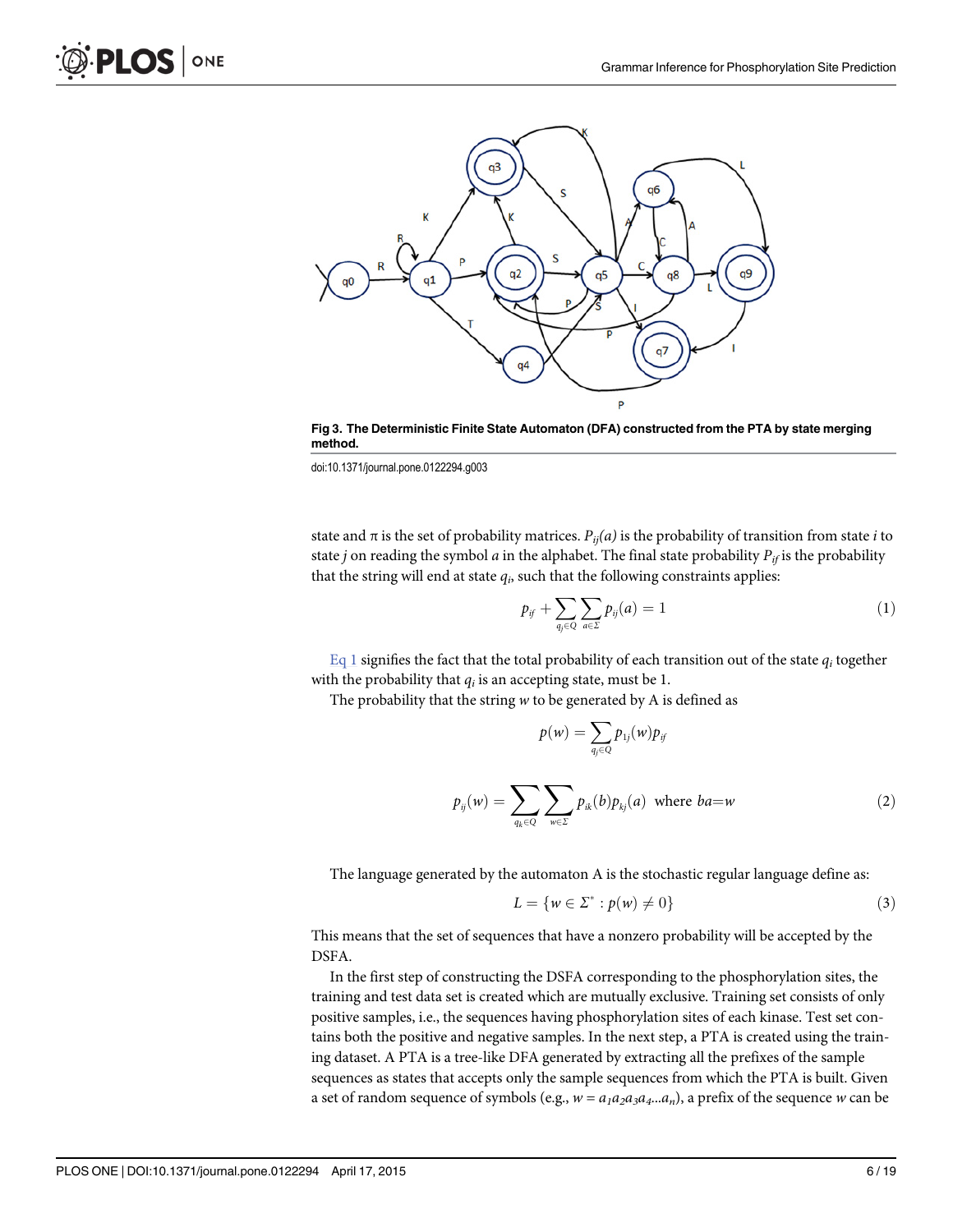<span id="page-6-0"></span>any subsequence  $w_p$  of w for which:

$$
w=w_p w'
$$

where  $w'$  is a sequence of any length (i.e., containing any number of symbols, including  $0$ ). A prefix tree, also known as trie, (the term is derived from the word retrieval, representing an ordered multi-way tree data structure conferring much advantage over a binary tree to store strings over an alphabet) is an ordered tree data structure and it is expressed as a DFA to form the PTA. If S be the sample from which we have built the PTA, a PTA =  $PTA(S)$  is a DFA that contains a path from the initial state to a final accepting state for each strings in S.

PTA can be reduced in size by merging the equivalent states of PTA to form a final DSFA. In the next step of our method, we have generated the deterministic stochastic finite state automata (DSFA) from the PTA using a well known GI algorithm, Alergia proposed by R.C. Carrasco and J Oncina [[44](#page-18-0)]. Alergia transforms a PTA into a DSFA by means of a systematic merging of statistically equivalent states. Alergia takes PTA as an input and evaluates the relative frequencies of the outgoing edge of each state of the PTA and are calculated by estimating the following parameters:

- $n_i$ , the number of strings arriving at state  $q_i$ ,
- $f_i(a)$ , the number of strings following edge  $\delta_i(a)$
- $f_i(\#)$ , the number of strings ending at node  $q_i$ ,

 $\frac{f_i(a)}{n_i}$  and  $f_i(\#)$  estimates the  $p_i(a)$  from the state  $q_i$  while reading the symbol  $a$  and the ending probability respectively  $p_{if}$ .

In the next step, the Alergia algorithm compares the pairs of states  $(q_i, q_j)$  with  $1 \le i \le j$ -1 and  $2 \le j \le t$ , where t is the total number of states in PTA. Two states are said to be equivalent if they have equal outgoing transition probability for each symbol  $a \in \Sigma$  and the same destination states. Therefore, the criterion for two states to be equivalent is given by the following equation:

$$
q_i \equiv q_j \Rightarrow \begin{cases} p_i(a) \equiv p_j(a) \\ \delta_a(i) \equiv \delta_a(j) \end{cases}, \forall a \in \Sigma
$$
 (4)

However, the determination of state equivalence is statistical in nature and is controlled by a parameter  $\alpha$ , called the confidence parameter that ranges between 0 and 1. Confidence parameter is introduced to overcome any possible statistical fluctuations in the experimental data. Two states are merged when they are equivalent within some tolerance limits defined in terms of confidence range. The state transition probabilities and final state probabilities are recomputed after each state merging. The algorithm is guaranteed to converge to the target DSFA in the limit when a complete sample is provided. The detail of the Alergia algorithm is given in the original paper by Carrasco *et al.* [ $44$ ]. In our method, we have assumed that there exists at least some non-zero probability of transition from each state for each symbol in  $\Sigma$ . Therefore if the transition probability and ending probability for some states is 0, we have replaced the corresponding probability by a small non-zero value, i.e., by 0.01.

Once the DSFA is constructed using the training set, the probability of a specific sequence is generated by the DSFA using  $Eq$  2. If the probability of a given sequence is above the user defined threshold value, the sequences are predicted to be phosphorylation sites.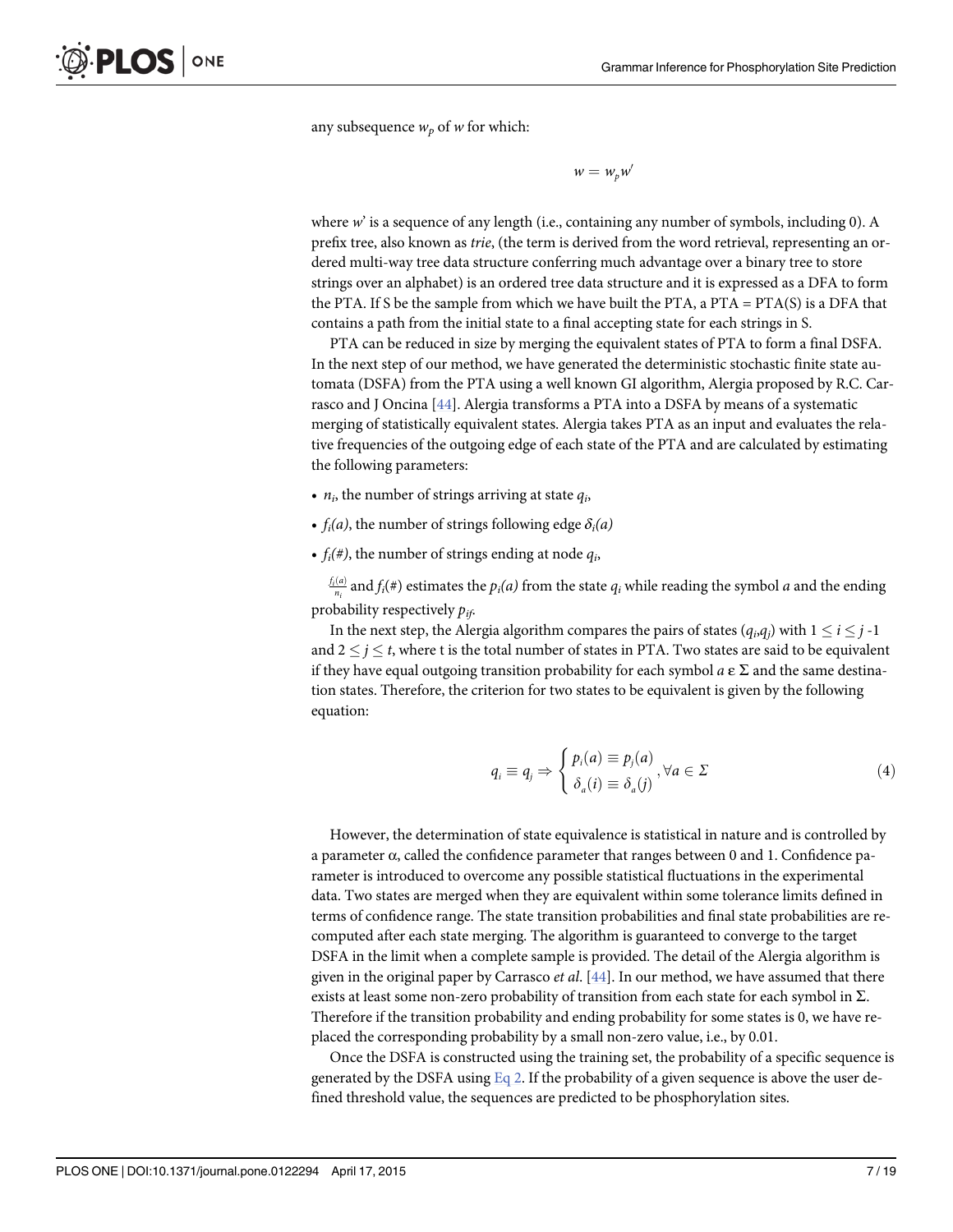# Extraction of probabilities of specific pattern

Once the DSFA is constructed, useful information, such as probability of appearance of a particular symbol in a random sequence can be extracted from it. As the input protein sequence does not provide any information regarding appearance of phosphorylated residues, it would be troublesome to decide which one of the S/T residues will be the exact phosphorylated residue if S/T appears more than once in a sequence. To overcome this problem, we have calculated the probability of occurrence of S/T residues to infer the exact position information of the phosphorylated residue in a random sequence. The probability of a particular symbol to appear in any given sequence can be calculated from the transition probability matrix  $P_{ij}(a)$ . A path starting from S and containing any symbol  $x$  either begins with the symbol  $x$  or begins with some other symbol and is followed by a path starting at the next state containing a symbol  $x$ . Therefore, the probability of occurrence of the symbol  $x$  can be written as  $P(S,x)$  where S can be a start state or any state following the start state which emits the symbol  $x$ .

Thus, for each state, the emission probability of each S/T symbol is calculated and the S/T residue for which emission probability from a state is highest is considered to be a putative phosphorylated residue and the position of that S/T residue in the sequence is predicted as phosphorylation site specific to a given kinase.

#### Performance evaluation

The performance of our method is measured in terms of four generalized statistical parameters i.e., precision, recall, accuracy (AC) and F-measure. The measures are given by the following equations:

$$
Recall = \frac{TP}{TP + FN}, \text{ Precision} = \frac{TP}{TP + FP}, \text{ AC} = \frac{TP + TN}{TP + FP + TN + FN}
$$
\n
$$
F - measure = 2 * \frac{Precision * Recall}{Precision + Recall}
$$

where TP is the true positive i.e., positive instances predicted as positives, TN is the true negative i.e., negative instances predicted as negative, FP or false positive is the negative instances predicted as positives and FN is false negative i.e., positive instances predicted as negative.

Receiver operating characteristic (ROC) curves are calculated and plotted based on Sensitivity(Sn) and Specificity (Sp)to evaluate the prediction performance of our method for various threshold.  $S_n$  and  $S_p$  are calculated by the following equations:

$$
S_n = \frac{TP}{TP + FN} \text{ and } S_p = \frac{TN}{TN + FP}
$$

 $S_n$  and  $S_p$  values depend on the threshold used for the prediction. A higher threshold improves  $S_p$  but reduce  $S_n$ , whereas lesser threshold increases the  $S_n$  at the price of lower  $S_p$ .

#### Results and Discussion

#### Performance evaluation of our method on various datasets

We consider the prediction of phosphorylation site to be an automata problem. For such a problem, given an amino acid sequence as input to the automata, our system accepts the sequences having phosphorylation sites and rejects the sequences lacking the phosphorylation sites. This is done by generating a probability corresponding to the input sequence. If the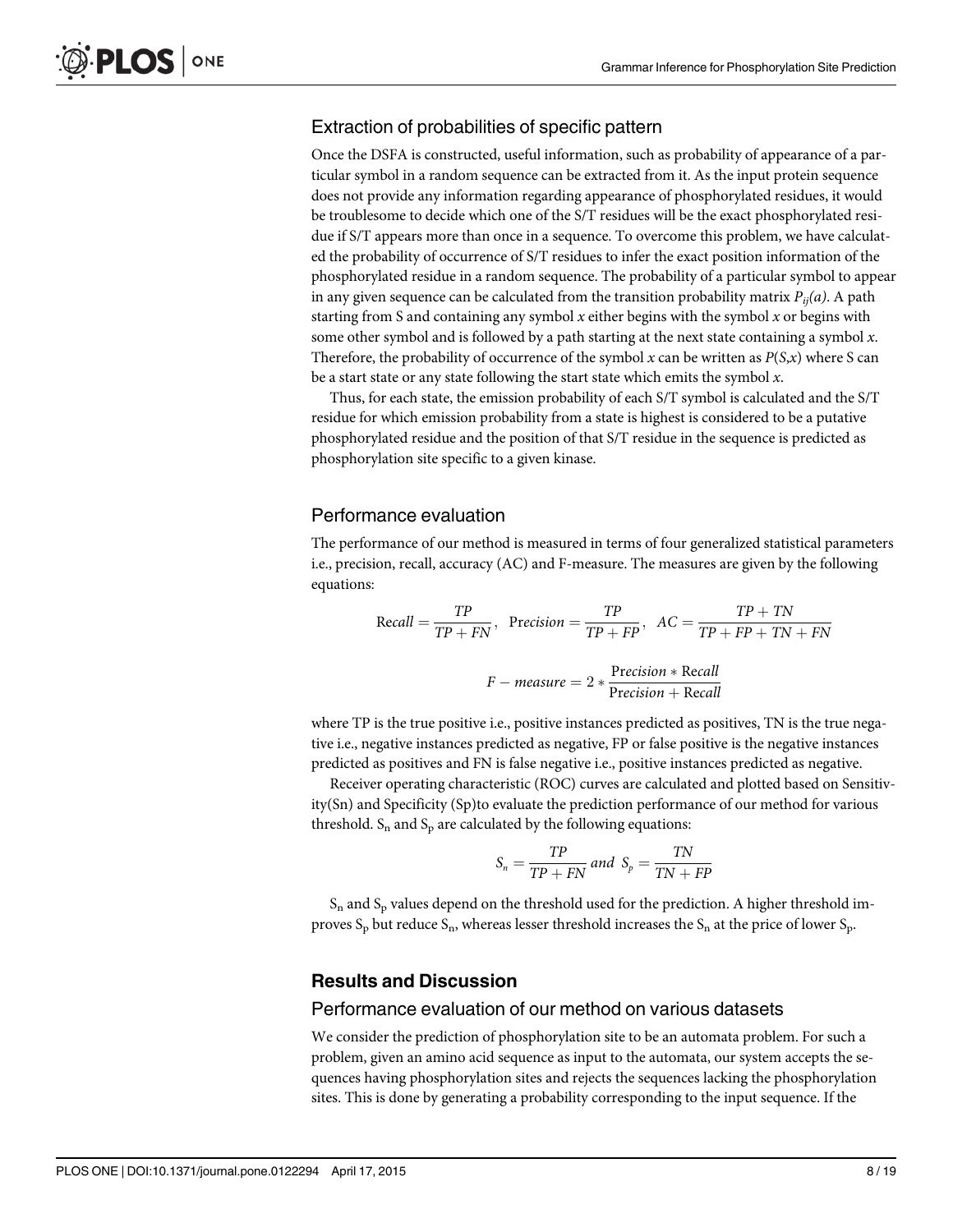

Accuracy Vs. of size of training set



probability is above the user defined threshold, the sequence is predicted to be a phosphorylation site.

Positive and negative sequences for each kinase family are downloaded from PHOSPHO. ELM database and CDHIT program is run on these sequences to obtain the non-homologous dataset. Next, the positive data is divided into training and test datasets. We varied the size of the training set by taking 10% through 80% of the whole positive data. The accuracy of our method with various training data sizes is shown in Fig 4. We found from the Fig 4, that a 60% training size is sufficient to achieve the best accuracy. Hence, we have divided the dataset into 6:4 ratios, where 60% data are used as training dataset for constructing the DSFA for further explanation and comparison purpose. Taking the remaining 40% data and the negative sequences, a test dataset is constructed. In test dataset, the ratio of positive and negative sequences is kept at 1:10 to avoid any biased prediction. We have named this dataset PHSDB. The number of positive and negative samples in training and test dataset for four kinases are summarized in Table 1. Furthermore, we have varied threshold value from 0.001 to 0.01 for all the kinases. We have varied the window size from 5 to 21 and have found that for window size 7 our proposed method obtains best result. Hence we have fixed the window size of our method at 7. In order to evaluate the performance of our method, we have generated Receiver Operating Curve (ROC) for each of the kinase specific phosphorylation site predictor. ROC curve shows the trade-off between True Positive Rate (TPR) i.e., Sensitivity and False Positive Rate (FPR) i.e., 1-Specificity. ROC curve is obtained by varying the threshold from 0.01 to 0.004.

Table 1. Number of positive and negative samples in training and test dataset for four protein kinases after removing the redundant data obtained from Phospho.ELM database version 9.0.

| Name of the kinase | <b>Training dataset</b> | <b>Test dataset</b>     |                         |  |
|--------------------|-------------------------|-------------------------|-------------------------|--|
|                    | <b>Positive samples</b> | <b>Positive samples</b> | <b>Negative samples</b> |  |
| <b>PKA</b>         | 168                     | 117                     | 1172                    |  |
| <b>PKC</b>         | 115                     | 80                      | 801                     |  |
| <b>MAPK</b>        | 144                     | 102                     | 1013                    |  |
| CK <sub>2</sub>    | 109                     | 76                      | 751                     |  |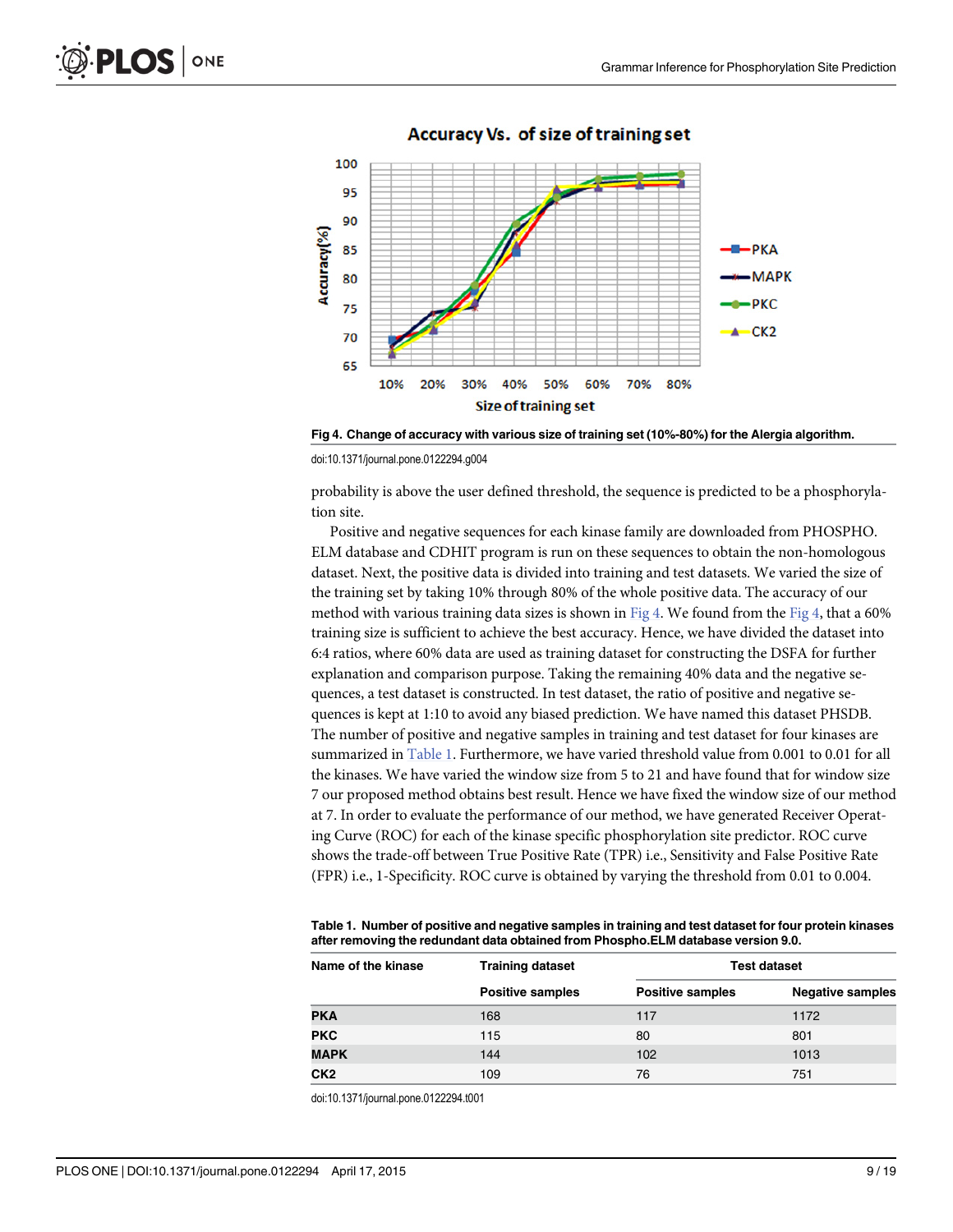

Fig 5. ROC curve by varying threshold values for PHSDB dataset for the four kinases PKA, PKC, MAPK and CK2.

The ROC curve for PHSDB dataset is shown in Fig 5. The ROC curves for all the kinases almost reach100% sensitivity with atleast 15% specificity. Moreover, from the Fig 5 we can see that for all the kinases, at the threshold value nearer to 0.008, a balanced and higher sensitivity and specificity is obtained. While decreasing the threshold, the corresponding specificity also decreases. Hence for the further experimentation we have used the threshold value 0.008 for our method. We have also calculated the precision, recall, accuracy and F-measure for PHSDB dataset for the threshold 0.008 as shown in Table 2. The table shows that our method can predict phosphorylation sites for PKA, PKC, MAPK and CK2 with 96.11%, 97.38%, 96.54% and 96.12% accuracy respectively and also quite high F-measure values of 0.7933, 0.8553, 0.8240 and 0.7999 respectively. It indicates that our method yields sufficiently high precision and recall values which in other term means that our proposed approach can predict positive and negative instances quite accurately. To validate our result from ROC curve that at threshold

|                   | Table 2. Performance of the proposed method for prediction of phosphorylation site specific to the kinases PKA, PKC, MAPK, CK2 on the training |  |  |
|-------------------|------------------------------------------------------------------------------------------------------------------------------------------------|--|--|
| and test dataset. |                                                                                                                                                |  |  |

| Name of the kinases | <b>Precision</b><br><b>PHSDB</b> | Recall<br><b>PHSDB</b> | <b>F-measure</b><br><b>PHSDB</b> | Accuracy(%)<br><b>PHSDB</b> |
|---------------------|----------------------------------|------------------------|----------------------------------|-----------------------------|
| <b>PKA</b>          | 0.7680                           | 0.8205                 | 0.7933                           | 96.11                       |
| <b>PKC</b>          | 0.8607                           | 0.8500                 | 0.8553                           | 97.38                       |
| <b>MAPK</b>         | 0.7672                           | 0.8900                 | 0.8240                           | 96.54                       |
| CK <sub>2</sub>     | 0.7529                           | 0.8533                 | 0.7999                           | 96.12                       |

Here 60% of the positive data is used for training and the remaining 40% Data along with negative data is used as test dataset. We renamed this test dataset as PHSDB.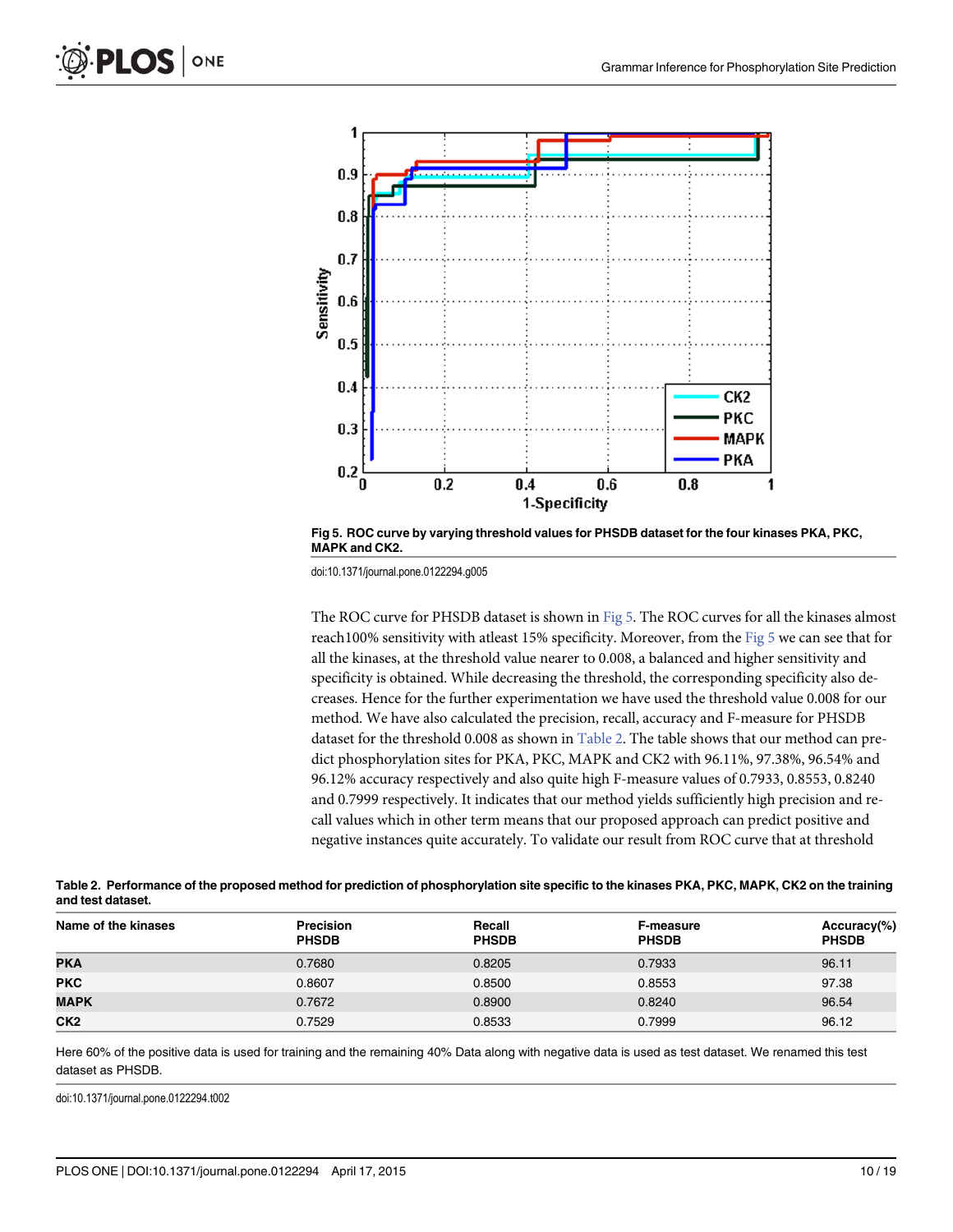<span id="page-10-0"></span>value 0.008 yields the best result, we have also plotted change in accuracy with various threshold values. The plot is shown in [S1](#page-15-0)–[S4 Figs](#page-15-0). demonstrates that at threshold value 0.008 our method obtains best accuracy.

As we have very limited number of known phosphorylation sites corresponding to the specific kinases, we have adopted an asymmetric bootstrap resampling approach for the dataset containing only the positive phosphorylation sites. This procedure generates more than one numbers of positive datasets for better statistical validation. In bootstrap resampling, a set of resampled subsets of the original dataset are generated by random sampling with replacement (so that individual instances may appear more than once in a subset). The size of the resampled subsets may or may not be equal to the size of the original dataset. In our case, we have kept the size of the subsets equal to the original one. That is, from the original dataset D of size n, a set of new datasets  $\{D_1, D_2, D_3, \ldots, D_m\}$  are generated each of size n' such that n = n'. We have varied the number of resampled subsets which (i.e., B) from 10 to 50. The results of repeating each experiment for 30 times with each of the resampled dataset for each kinase is reported in Table 3. In order to obtain a statistically significant output for testing our proposed method, we have done a 10-fold cross-validation on each of the resampled dataset. In 10-fold crossvalidation, the dataset is divided into 10 equal sized parts. 9 parts are used for training and the remaining part is used as test dataset. The method is repeated for all the 10 parts. In each test dataset, the ratio of positive samples to negative samples is kept at 1:10. Table 3 shows an improvement in the result for all the kinases in terms of both accuracy and F-measure. Here also, our method performs quite satisfactory with accuracy in the range of 96%-98% and F-measure in the range of 0.83–0.88 for all the resampled datasets and for all the kinases. Table 3 shows that a very small variation in precision, recall, accuracy and F-measure is found in the kinases

|  |  | Table 3. Performance of our method on different resampled data sets for the kinases PKA, PKC, MAPK, CK2. |  |
|--|--|----------------------------------------------------------------------------------------------------------|--|
|  |  |                                                                                                          |  |

| Name of the Kinase | Number of resampled dataset | Precision | Recall | $Accuracy$ %) | F-measure |
|--------------------|-----------------------------|-----------|--------|---------------|-----------|
| <b>PKA</b>         | $B = 10$                    | 0.8012    | 0.8958 | 96.73         | 0.8459    |
|                    | $B = 20$                    | 0.7981    | 0.8784 | 96.56         | 0.8363    |
|                    | $B = 30$                    | 0.7969    | 0.8993 | 96.70         | 0.8450    |
|                    | $B = 40$                    | 0.8012    | 0.9097 | 96.83         | 0.8520    |
|                    | $B = 50$                    | 0.8018    | 0.8993 | 96.76         | 0.8477    |
| <b>PKC</b>         | $B = 10$                    | 0.8483    | 0.8950 | 98.04         | 0.8710    |
|                    | $B = 20$                    | 0.8495    | 0.8750 | 97.93         | 0.8620    |
|                    | $B = 30$                    | 0.8599    | 0.8900 | 98.11         | 0.8746    |
|                    | $B = 40$                    | 0.8529    | 0.8700 | 97.93         | 0.8613    |
|                    | $B = 50$                    | 0.8599    | 0.8900 | 98.11         | 0.8746    |
| <b>MAPK</b>        | $B = 10$                    | 0.7889    | 0.9230 | 96.77         | 0.8507    |
|                    | $B = 20$                    | 0.7800    | 0.9190 | 96.61         | 0.8438    |
|                    | $B = 30$                    | 0.7876    | 0.9311 | 96.81         | 0.8534    |
|                    | $B = 40$                    | 0.7857    | 0.9352 | 96.81         | 0.8539    |
|                    | $B = 50$                    | 0.7842    | 0.9271 | 96.73         | 0.8497    |
| CK <sub>2</sub>    | $B = 10$                    | 0.8076    | 0.8983 | 96.86         | 0.8506    |
|                    | $B = 20$                    | 0.8067    | 0.8930 | 96.80         | 0.8477    |
|                    | $B = 30$                    | 0.8019    | 0.8877 | 96.70         | 0.8426    |
|                    | $B = 40$                    | 0.8078    | 0.8770 | 96.70         | 0.8410    |
|                    | $B = 50$                    | 0.8086    | 0.9037 | 96.91         | 0.8535    |

Here we have varied the size of resampled data sets from 10 to 50. The performance is measured in terms of precision, recall, accuracy and F-measure.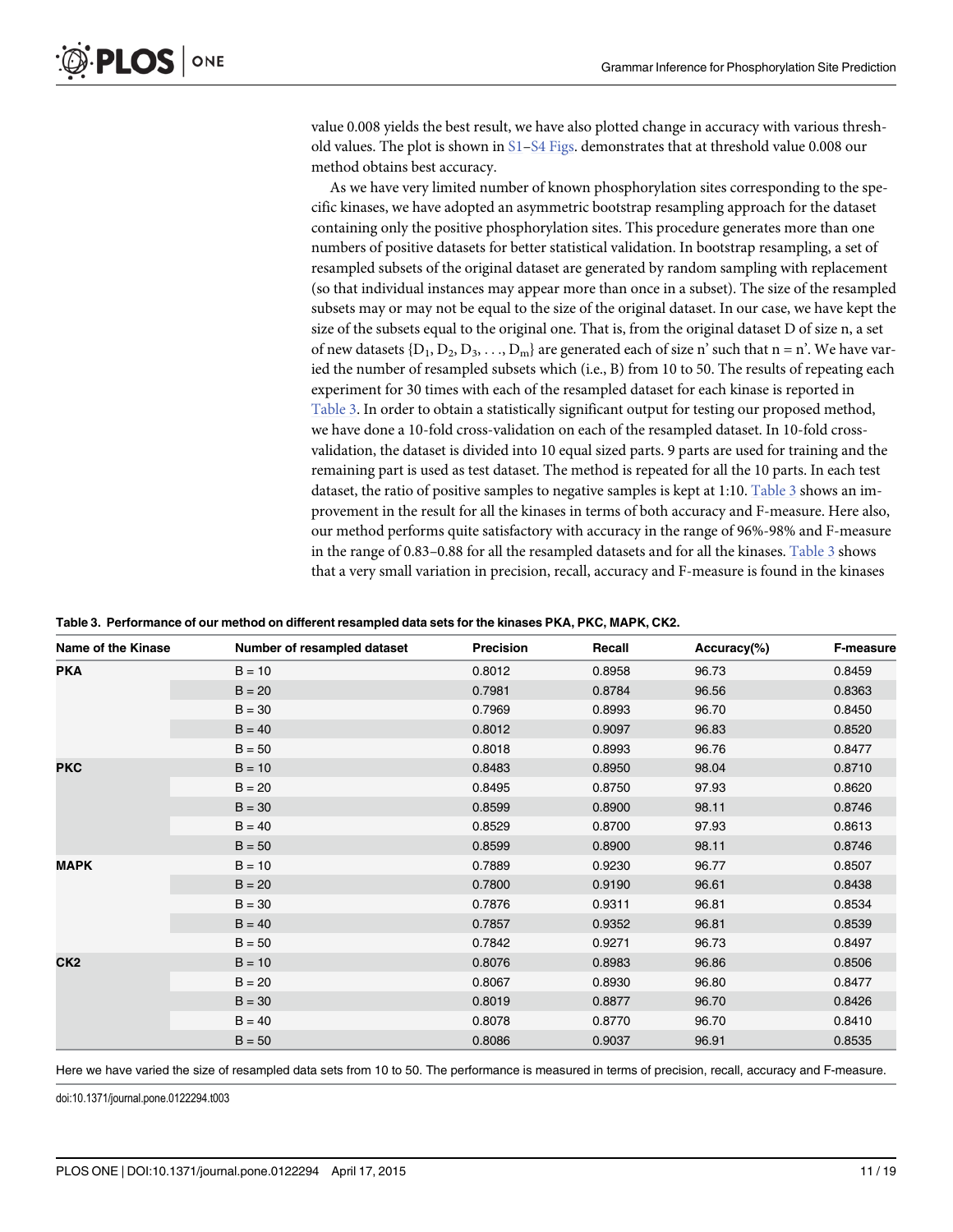<span id="page-11-0"></span>PLOS ONE

PKA, PKC, MAPK and CK2 with the change of B. It might be possible that the presence of some atypical samples in these families increases the difference between various re-sampled datasets and causing the small variation in accuracy and F-measure with the different numbers of re-sampled datasets; but none of these kinase families show any trend of increase or decrease of accuracy with increase or decrease of re-sampled data size Hence, the performance of the method does not get affected by the number of the re-sampled datasets. [Table 3](#page-10-0) shows a balanced Precision and recall indicating that the number of true positives and true negatives is higher relative to the number of false positives and false negatives. As a result, quite a high Fmeasure has resulted for all the kinases using our method. ROC curves obtained by varying threshold values for various resampled datasets corresponding to all the kinases are shown in [S5](#page-15-0)–[S9 Figs](#page-16-0).

#### Performance Comparison with other GI methods

We have also considered two other popular grammar inference algorithms: RPNI based on ordered depth-first search named regular positive and negative inference (RPNI) [[45,](#page-18-0) [46](#page-18-0)] and another is based on genetic algorithm [\[47\]](#page-18-0).

RPNI performs an ordered depth first search to identify a DFA in polynomial time using dataset S consisting of both the positive and negative examples  $S = (S^+ \cup S^*)$ . RPNI algorithm<br>first constructs a PTA for  $S^+$ . The states of the PTA are then numbered in standard order. The first constructs a PTA for  $S^+$ . The states of the PTA are then numbered in standard order. The set of string that would lead from start state to each individual state of the PTA is determined. The strings are sorted in lexicographical order. Each state is numbered based on the position of the corresponding string in the sorted list. Then the states of the PTA are systematically merged using a quadratic loop i.e., in each step i, the state  $q_i$  is merged with the states  $q_0, q_1, q_2, \ldots, q_{i-1}$  in order. If the quotient automaton obtained by merging any two states does not accept any instance belonging to  $S$ , the quotient automaton is treated as the current target and the search for a more general solution is continued with the state  $q_{i-1}$ .

Genetic algorithm provides an attractive framework and has been popularly used to infer the DFA. A typical genetic algorithm based search involves evolving of randomly generated set of individuals based on the survival of the fittest principle of Darwinian evolution. Here a PTA is constructed from the positive sample set  $S^+$ . In genetic algorithm, the initial population comprises of a random selection of elements from the set of partitions of the set of states of the PTA. Each element of the initial population is a quotient automaton belonging to the lattice of FSA constructed from PTA. The fitness of each quotient FSA is represented as the function of two variables: the number of states of the FSA and the number of instances in  $S$ , which are misclassified by the FSA. Highest fitness is assigned to the individuals having fewer states and making fewer errors. After each generation, a subpopulation of individuals is randomly selected for reproduction based upon their fitness values. Two genetic operators- mutation and crossover- are applied to a subpopulation to produce an offspring. The numbers of offspring produced by the genetic reproduction are valid partitions belonging to the lattice. These are added to the original population. A fitness-proportionate selection scheme is used to randomly select individuals for the next generation. After a pre-specified number of generations, the fittest individual from the population is selected and the algorithm returns the inferred FSA. Although this approach does not necessarily guarantee for convergence to the target DFA, experimental results have shown that this method is able to identify adequately small DFAs that make reasonably small errors in differentiating positive and negative sequences.

The above two methods give rise to simple deterministic finite state automata (DFA) whereas Alergia algorithm infers a deterministic stochastic finite state automata (DSFA). To compare the performance of the three GI algorithm, we performed 10 independent choices of training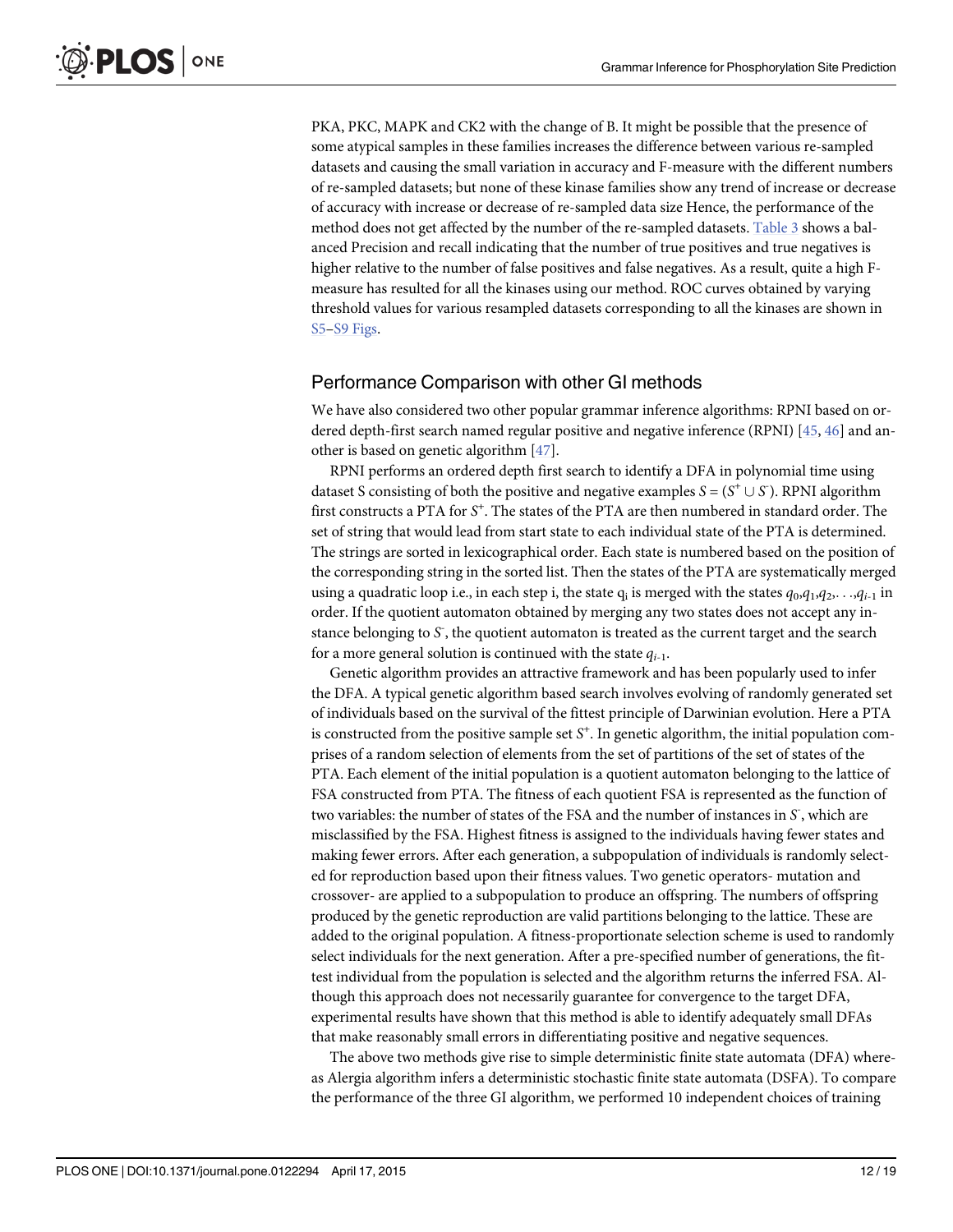<span id="page-12-0"></span>

Fig 6. Performance of the Alergia algorithm in comparison to the other two grammar inference methods (RPNI and Genetic algorithm) in terms of precision, recall, accuracy and F-measure for kinases: (a)PKA, (b)PKC, (c)MAPK and (d)CK2.

and test set where the training set consists of 60% of the positive sequences and the test set the remaining 40%. The three GI algorithms are then run on these generated datasets, so that for each run the selection of training and testing sets are same for all the methods.

The comparison results of these three grammar inference methods in terms of precision, recall, accuracy and F-measure for all the kinases are shown in  $Fig 6A-6D$  According to the Fig 6, we obtain that the Alergia algorithm performs best in terms of all these parameters for all the kinases among the three GI algorithms. RPNI and genetic algorithm performs almost equally well although genetic algorithm performs slightly better than RPNI for predicting the true positives among total positives, i.e., yield a better recall value for MAPK and CK2 kinase. For all the other parameters and kinases, RPNI performs superior to genetic algorithm.

To test whether the prediction accuracy of the our proposed method based on Alergia algorithm, is significantly higher than those of other GI method based on RPNI and Genetic algorithm, a paired t-test was performed on the accuracy results obtained from the datasets. The null hypothesis is that the difference between the means of accuracies obtained by the two methods is zero and the alternative hypothesis is that the difference is positive. [Table 4](#page-13-0) summarizes the average accuracy returned by each GI method on the 10 datasets for all the four kinases. [Table 4](#page-13-0) clearly shows that Alergia algorithm yields highest accuracy as compared to other GI methods for all the kinases. A hypothesis test is performed to evaluate the significance of the differences between the performances of the Alergia algorithm with other two GI meth-ods. The results at 5% significance level are summarized in [Table 5.](#page-13-0) From the [Table 5](#page-13-0) we find that the null hypothesis is rejected at 5% significance level for the problem in hand. It means that the prediction accuracy rates obtained using our proposed method using Alergia algorithm are higher than those obtained using other two GI methods and the difference is statistically significant. It is also noted that, all P-values obtained through paired t-test are smaller than 0.01, which means that the differences are statistically highly significant.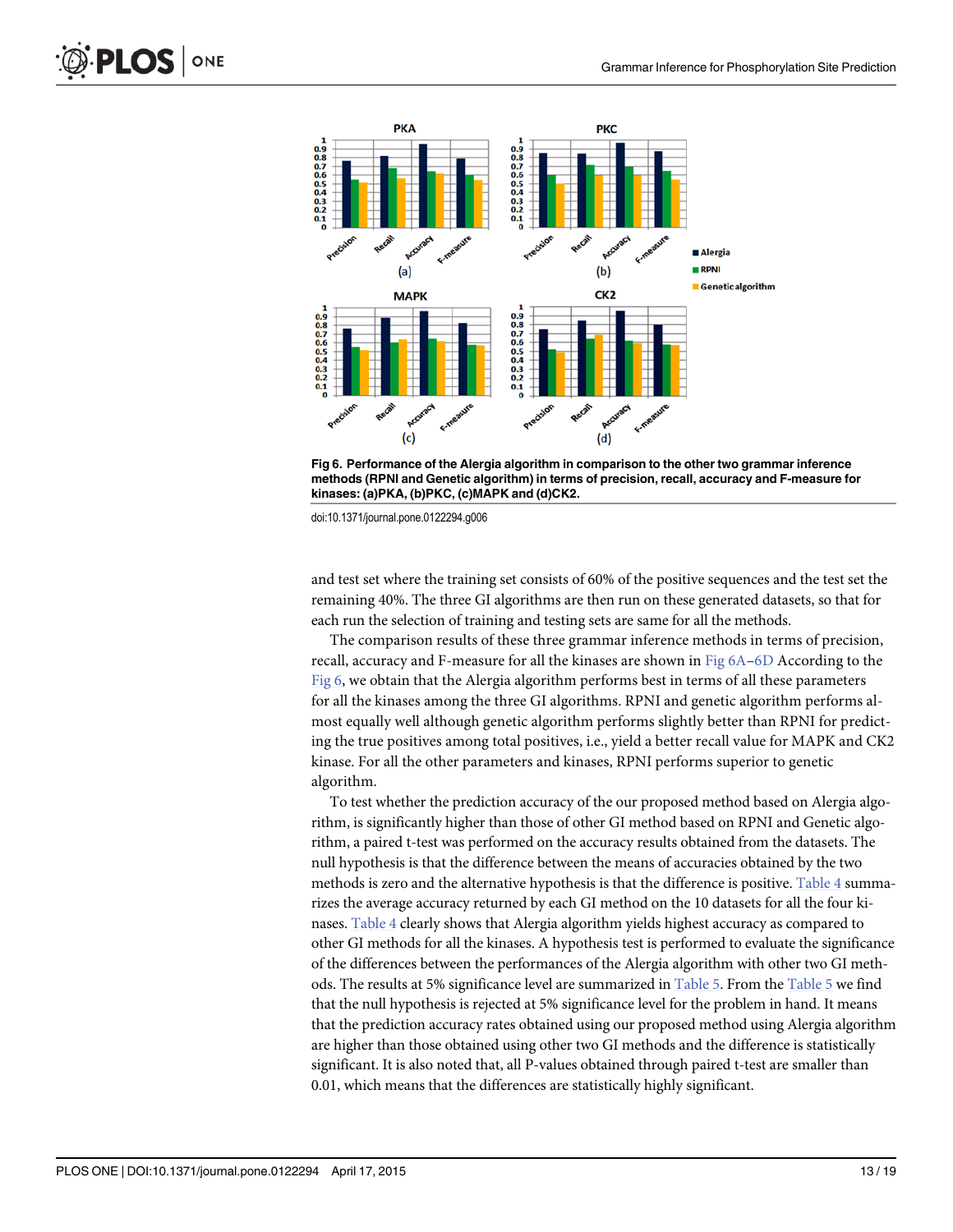| Name of the Kinase | Name of the GI method name | Accuracy (%) |
|--------------------|----------------------------|--------------|
| <b>PKA</b>         | Alergia                    | 95.68        |
|                    | <b>RPNI</b>                | 65.07        |
|                    | Genetic Algorithm          | 61.79        |
| <b>PKC</b>         | Alergia                    | 97.91        |
|                    | <b>RPNI</b>                | 70.1         |
|                    | Genetic Algorithm          | 60.49        |
| <b>MAPK</b>        | Alergia                    | 96.84        |
|                    | <b>RPNI</b>                | 65.35        |
|                    | Genetic Algorithm          | 61.94        |
| CK <sub>2</sub>    | Alergia                    | 96.18        |
|                    | <b>RPNI</b>                | 62.29        |
|                    | Genetic Algorithm          | 59.28        |

<span id="page-13-0"></span>[Table 4.](#page-12-0) Average accuracy of three different GI algorithms (Alergia, RPNI, Genetic Algorithm) on 10 various test sets generated by us.

doi:10.1371/journal.pone.0122294.t004

# Performance Comparison with other phosphorylation site prediction methods

In order to evaluate the performance of our proposed method, we have compared our approach with five other popular open access kinase specific phosphorylation site prediction methods along with our previous proposed method. In most of the previous studies, these five methods have been used because of their high performance and free availability in the public domain. The six methods are PPSP [\[10](#page-17-0)], KinasePhos2.0 [[8\]](#page-17-0), GPS2.1 [\[11,](#page-17-0) [48\]](#page-18-0), Scansite [\[7](#page-17-0)], NetphosK 1.0  $[9]$  $[9]$  and our previous method  $[17]$ . PPSP is based on Bayesian decision theory (BDT). Kinasephos uses Hidden Markov Model (HMM) to predict kinase specific phosphorylation sites. Scansite searches for motifs within proteins that are likely to be phosphorylated by specific protein kinases, using the scores calculated from position-specific score matrices (PSSM). Netphosk1.0 employs an artificial neural network to predict 17 kinase-specific phosphorylation sites while GPS2.1 server uses a modified version of group based scoring algorithm [\[49](#page-18-0), [50\]](#page-18-0) to predict PK specific phosphorylation sites in hierarchy. Our previous method employs an ensemble method approach to predict kinase specific phosphorylation sites. Here, we have opted predict by individual kinase and balanced performance option for PPSP. In the case of NetphosK, prediction without filtering and a threshold value of 0.5 was selected to predict phosphorylation sites. KinasePhos2.0 was run with the option of default specificity for a

|  |  |  |  |  | Table 5. The results of t-test at 5% significance level for various GI methods for PKA, PKC, MAPK and CK2. |
|--|--|--|--|--|------------------------------------------------------------------------------------------------------------|
|--|--|--|--|--|------------------------------------------------------------------------------------------------------------|

| Name of Kinase  | <b>GI Method</b> | <b>T-value</b> | P-value  | <b>Null Hypothesis</b> |
|-----------------|------------------|----------------|----------|------------------------|
| <b>PKA</b>      | Alegia Vs RPNI   | 157.27         | 1.05E-29 | Reject                 |
|                 | Alegia Vs GA     | 195.93         | 2.02E-31 | Reject                 |
| <b>PKC</b>      | Alegia Vs RPNI   | 199.03         | 1.53E-31 | Reject                 |
|                 | Alegia Vs GA     | 294.51         | 1.32E-34 | Reject                 |
| <b>MAPK</b>     | Alegia Vs RPNI   | 262.69         | 1.03E-33 | Reject                 |
|                 | Alegia Vs GA     | 291.10         | 1.63E-34 | Reject                 |
| CK <sub>2</sub> | Alegia Vs RPNI   | 262.17         | 1.07E-33 | Reject                 |
|                 | Alegia Vs GA     | 278.88         | 3.53E-34 | Reject                 |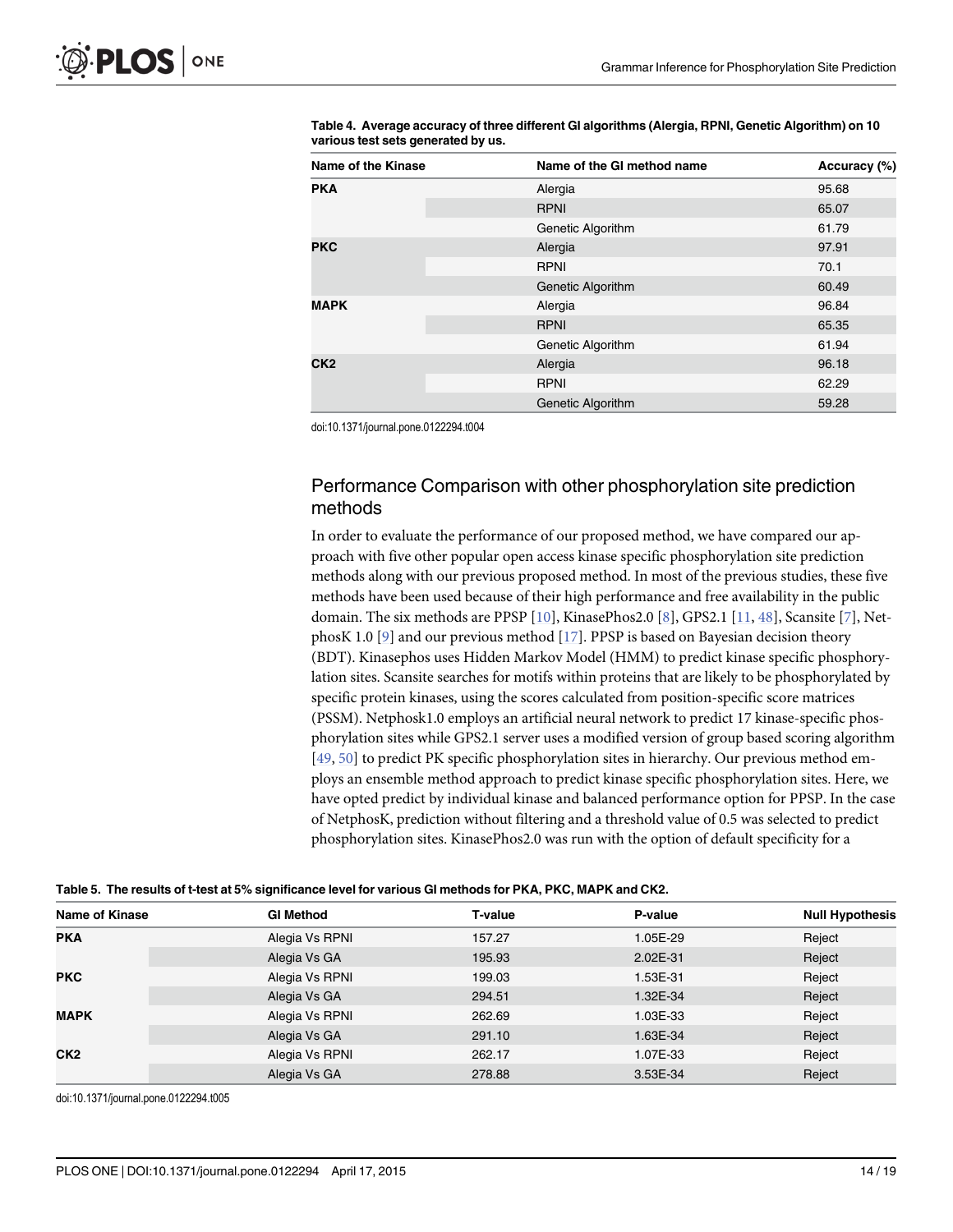

Fig 7. Performance comparison of six methods along with our proposed method in terms of precision, recall, accuracy, F-measure for the four types of kinases: (a)PKA, (b)PKC, (c)MAPK and (d)CK2.

<span id="page-14-0"></span>LOS I

ONE

specific kinase. In this work, Scansite2.0 was run by searching all motifs and the "medium stringency level" setting was selected. For GPS2.1, a medium threshold was selected for a particular kinase family.

To avoid biased prediction, we have considered a candidate sequence to be true positive only when the sequence is predicted correctly. We have used the sequences in the 40% test dataset, i.e. PHSDB dataset taken from the PhosPho.ELM database version 9.0 for comparison. The advantage of using the PHSDB dataset is its non-biasness and independence; thereby we can fairly compare several existing methods with our proposed method. The performance of comparison is assessed on the basis of the parameters precision, recall, accuracy and Fmeasure. Fig 7A–7D shows the comparisons of predictive performance of our method with the six other prediction systems for the Kinase PKA, PKC, MAPK and CK2 respectively. From the Fig 7 we observed that our method outperforms all the methods in terms of Precision, Accuracy and F-measure for all the kinases. For kinase CK2, KinasePhos2.0 yields the highest recall value followed by GPS2.1 and for all the other kinases (PKA, PKC and MAPK) GPS2.1 yields superior recall values. NetPhosK performs worst in terms of recall for all the kinases. PPSP performs better in terms of recall but yield a lower precision value. GPS2.1 performs worst in terms of precision for PKA, MAPK and CK2. NetPhosK obtains lowest precision for PKC.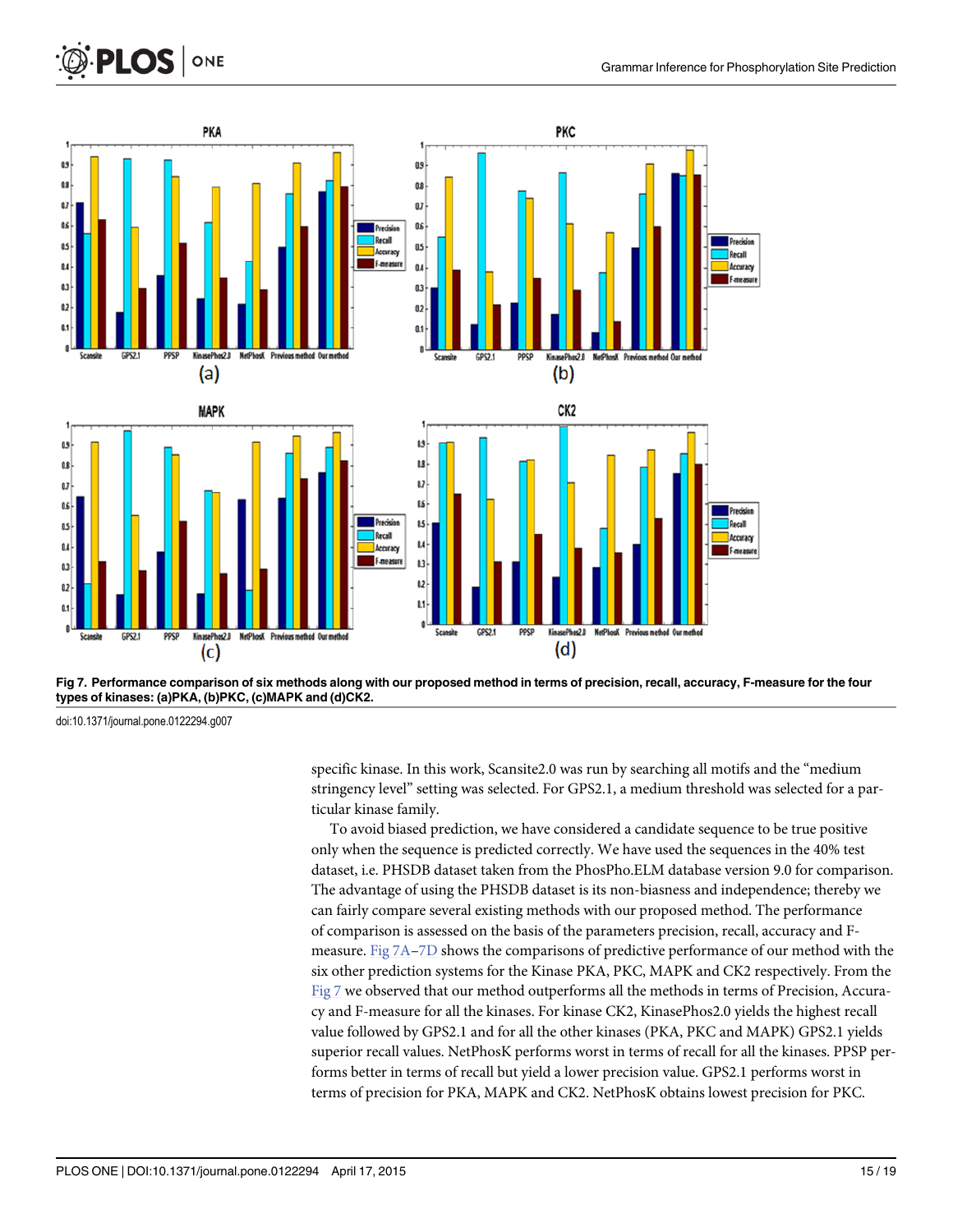<span id="page-15-0"></span>[Fig 7A](#page-14-0)–[7D](#page-14-0) shows that for Kinase PKA, PKC, MAPK and CK2, the six methods achieve a good recall value but sacrificing the precision result in a low F-measure. Also lower precision value implies a higher number of false positives. GPS 2.1 and PPSP obtain a very high recall value but at the same time a very low precision value which means these two methods have yielded a large number of false positives. For PKA and CK2, GPS2.1 performs worst in terms of accuracy and F-measure whereas NetPhosK lowest accuracy and F-measure for PKC and KinasePhos 2.0 for MAPK. Our method offers high and balanced precision as well as recall, which reflects that our method is superior to the well known existing phosphorylation site prediction methods and can effectively distinguish the phosphorylation sites from non-phosphorylation sites in a kinase specific manner. Moreover, the good performances of our method illustrates that our method can efficiently evaluate the sequence similarity of phosphorylation substrates for different kinases.

# Conclusion

In this article, we have proposed a novel kinase specific phosphorylation prediction method based on primary sequence information only. The method is simple because it does not require any sequence encoding and hence computational complexity is reduced. Experimental results of the method show a satisfactory performance as compared to other methods and quite a good performance improvement over our previous method for all the kinases. Alergia algorithm infers Deterministic stochastic finite state automata that perform better than the finite state automata inferred by RPNI and genetic algorithm. In summary, applying the new method produces good results without the need for a sophisticated machine learning techniques in detecting phosphorylation sites. Furthermore, the results of the predictions through the proposed GI based method indicate that our method is very promising in detecting protein phosphorylation sites and may play an important complementary role against existing methods. We expect to apply our new method to other kinds of biological systems to achieve high performance and a substantial improvement.

# Supporting Information

[S1 Fig.](http://www.plosone.org/article/fetchSingleRepresentation.action?uri=info:doi/10.1371/journal.pone.0122294.s001) Change of accuracy with various threshold values for the kinase PKA. (TIF)

[S2 Fig.](http://www.plosone.org/article/fetchSingleRepresentation.action?uri=info:doi/10.1371/journal.pone.0122294.s002) Change of accuracy with various threshold values for the kinase PKC. (TIF)

[S3 Fig.](http://www.plosone.org/article/fetchSingleRepresentation.action?uri=info:doi/10.1371/journal.pone.0122294.s003) Change of accuracy with various threshold values for the kinase MAPK. (TIF)

[S4 Fig.](http://www.plosone.org/article/fetchSingleRepresentation.action?uri=info:doi/10.1371/journal.pone.0122294.s004) Change of accuracy with various threshold values for the kinase CK2. (TIF)

[S5 Fig.](http://www.plosone.org/article/fetchSingleRepresentation.action?uri=info:doi/10.1371/journal.pone.0122294.s005) ROC curve by varying threshold for four kinase PKA, PKC, MAPK and CK2 for resampled dataset size B = 10. (TIF)

[S6 Fig.](http://www.plosone.org/article/fetchSingleRepresentation.action?uri=info:doi/10.1371/journal.pone.0122294.s006) ROC curve by varying threshold for four kinase PKA, PKC, MAPK and CK2 for resampled dataset size B = 20. (TIF)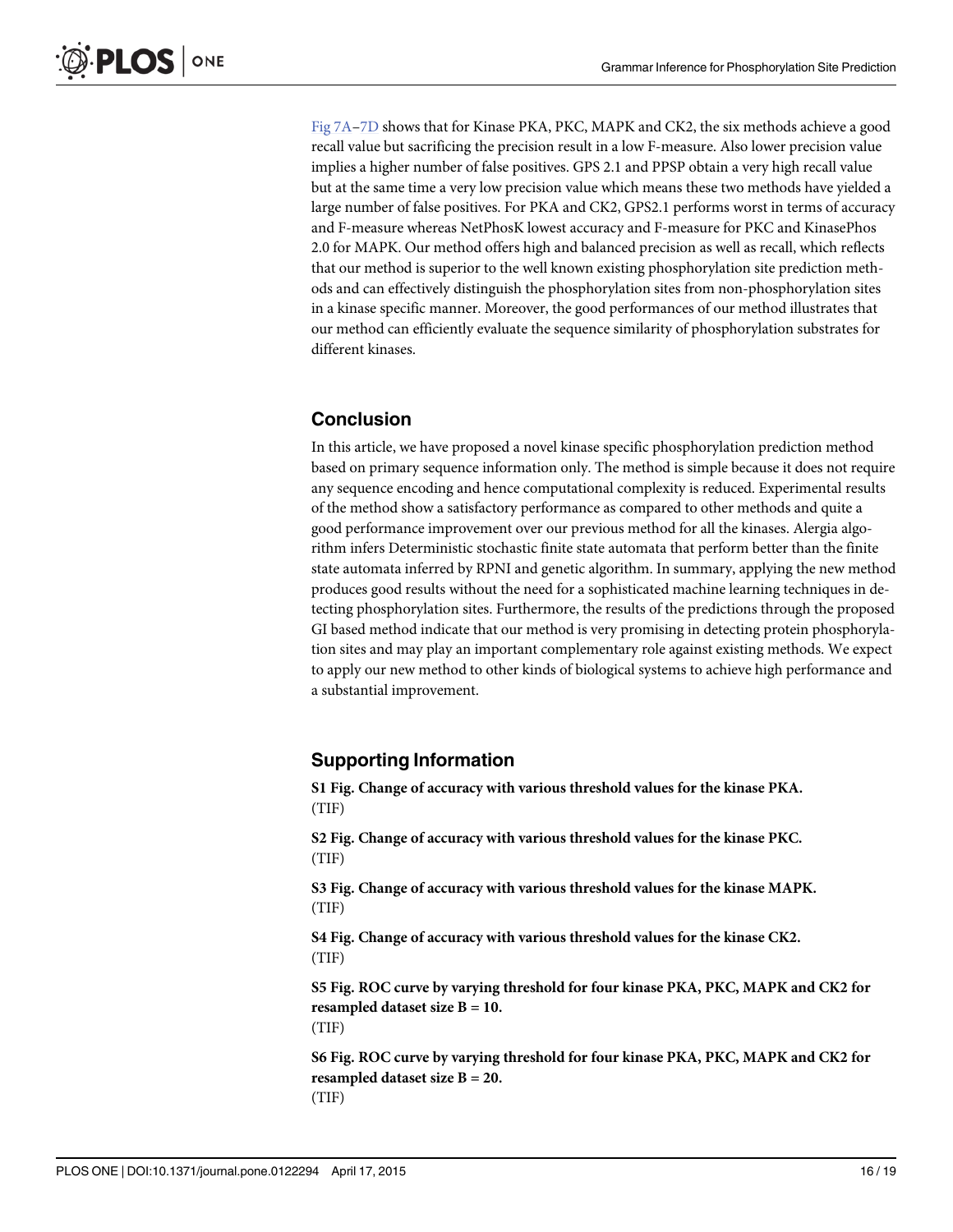<span id="page-16-0"></span>[S7 Fig.](http://www.plosone.org/article/fetchSingleRepresentation.action?uri=info:doi/10.1371/journal.pone.0122294.s008) ROC curve by varying threshold for four kinase PKA, PKC, MAPK and CK2 for resampled dataset size B = 30.

(TIF)

[S8 Fig.](http://www.plosone.org/article/fetchSingleRepresentation.action?uri=info:doi/10.1371/journal.pone.0122294.s008) ROC curve by varying threshold for four kinase PKA, PKC, MAPK and CK2 for resampled dataset size B = 40. (TIF)

[S9 Fig.](http://www.plosone.org/article/fetchSingleRepresentation.action?uri=info:doi/10.1371/journal.pone.0122294.s009) ROC curve by varying threshold for four kinase PKA, PKC, MAPK and CK2 for resampled dataset size B = 50.

(TIF)

[S1 Dataset.](http://www.plosone.org/article/fetchSingleRepresentation.action?uri=info:doi/10.1371/journal.pone.0122294.s010) List of training sequences for PKA. (TXT)

[S2 Dataset.](http://www.plosone.org/article/fetchSingleRepresentation.action?uri=info:doi/10.1371/journal.pone.0122294.s011) List of training sequences for PKC. (TXT)

[S3 Dataset.](http://www.plosone.org/article/fetchSingleRepresentation.action?uri=info:doi/10.1371/journal.pone.0122294.s012) List of training sequences for MAPK. (TXT)

[S4 Dataset.](http://www.plosone.org/article/fetchSingleRepresentation.action?uri=info:doi/10.1371/journal.pone.0122294.s013) List of training sequences for CK2. (TXT)

[S5 Dataset.](http://www.plosone.org/article/fetchSingleRepresentation.action?uri=info:doi/10.1371/journal.pone.0122294.s014) List of test sequences PKA. (TXT)

[S6 Dataset.](http://www.plosone.org/article/fetchSingleRepresentation.action?uri=info:doi/10.1371/journal.pone.0122294.s015) List of test sequences PKC. (TXT)

[S7 Dataset.](http://www.plosone.org/article/fetchSingleRepresentation.action?uri=info:doi/10.1371/journal.pone.0122294.s016) List of test sequences MAPK. (TXT)

[S8 Dataset.](http://www.plosone.org/article/fetchSingleRepresentation.action?uri=info:doi/10.1371/journal.pone.0122294.s017) List of test sequences CK2. (TXT)

# Acknowledgments

The authors would like to thank the anonymous reviewers for their valuable comments. The authors wish to acknowledge Department of Biotechnology, Government of India. The authors like to thank Department of Biophysics, Molecular Biology and Bioinformatics for providing the computer facility.

# Author Contributions

Conceived and designed the experiments: SD SM. Performed the experiments: SD. Analyzed the data: SD. Contributed reagents/materials/analysis tools: SD. Wrote the paper: SD SM. Code writing: SD.

#### **References**

- [1.](#page-1-0) Salway J. Metabolism at a Glance 2nd edition ed. Oxford UK: Blackwell Science Ltd; 1999.
- [2.](#page-1-0) Li L, Shakhnovich EI, Mirny LA. Amino acids determining enzyme-substrate specificity in prokaryotic and eukaryotic protein kinases. Proceedings of the National Academy of Sciences. 2003; 100(8): 4463–4468. PMID: [12679523](http://www.ncbi.nlm.nih.gov/pubmed/12679523)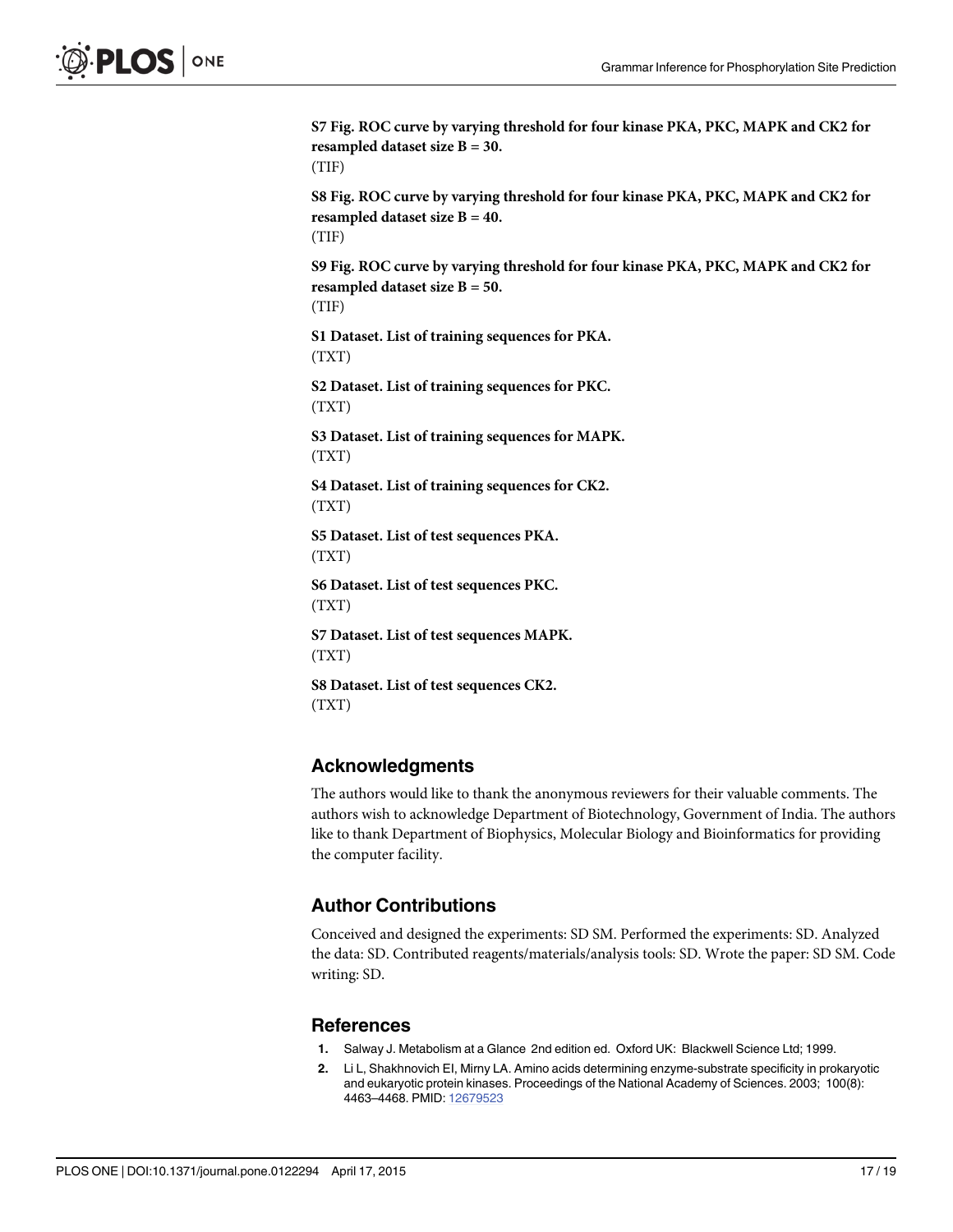- <span id="page-17-0"></span>[3.](#page-1-0) Matthews HR. Protein kinases and phosphatases that act on histidine lysine or arginine residues in eukaryotic proteins: a possible regulator of the mitogen-activated protein kinase cascade. Pharmacology & therapeutics. 1995; 67(3): 323–350.
- [4.](#page-1-0) Kobayashi K, Nakano H, Hayashi M, Shimazaki M, Fukutani Y, Sasaki K, et al. Association of phosphorylation site of tau protein with neuronal apoptosis in Alzheimer's disease. Journal of the neurological sciences. 2003; 208(1): 17–24.
- [5.](#page-1-0) Pinna LA, Ruzzene M. How do protein kinases recognize their substrates? Biochimica et Biophysica Acta (BBA)-Molecular Cell Research. 1996; 1314(3): 191–225.
- [6.](#page-1-0) Manning G, Whyte DB, Martinez R, Hunter T, Sudarsanam S. The protein kinase complement of the human genom.e Science. 2002; 298(5600): 1912–1934. PMID: [12471243](http://www.ncbi.nlm.nih.gov/pubmed/12471243)
- [7.](#page-1-0) Obenauer JC, Cantley LC, Yaffe MB. Scansite 20: Proteome-wide prediction of cell signaling interac-tions using short sequence motifs. Nucleic acids research. 2003; 31(13): 3635-3641. PMID: [12824383](http://www.ncbi.nlm.nih.gov/pubmed/12824383)
- [8.](#page-1-0) Huang HD, Lee TY, Tzeng SW, Horng JT. KinasePhos: a web tool for identifying protein kinase-specific phosphorylation sites. Nucleic acids research. 2005; 33(suppl 2): W226–W229
- [9.](#page-1-0) Blom N, Sicheritz-Pontén T, Gupta R, Gammeltoft S, Brunak S. Prediction of post-translational glycosylation and phosphorylation of proteins from the amino acid sequence. Proteomics. 2004; 4(6) 1633–1649. PMID: [15174133](http://www.ncbi.nlm.nih.gov/pubmed/15174133)
- [10.](#page-1-0) Xue Y, Li A, Wang L, Feng H, Yao X. PPSP: prediction of PK-specific phosphorylation site with Bayesian decision theory. BMC bioinformatics. 2006; 7(1):163.
- [11.](#page-1-0) Xue Y, Ren J, Gao X, Jin C, Wen L, Yao X. GPS 2.0, a tool to predict kinase-specific phosphorylation sites in hierarchy. Molecular & Cellular Proteomics. 2008; 7(9):1598–1608.
- [12.](#page-1-0) Xue Y, Liu Z, Cao J, Ma Q, Gao X, Wang Q, Ren J. GPS 2.1: enhanced prediction of kinase-specific phosphorylation sites with an algorithm of motif length selection. Protein Eng Des Sel. 2010; 24(3): p 255–60. doi: [10.1093/protein/gzq094](http://dx.doi.org/10.1093/protein/gzq094) PMID: [21062758](http://www.ncbi.nlm.nih.gov/pubmed/21062758)
- [13.](#page-1-0) Jung I, Matsuyama A, Yoshida M, Kim D. PostMod: sequence based prediction of kinase-specific phosphorylation sites with indirect relationship. BMC bioinformatics. 2010; 11(Suppl 1): S10 doi: [10.1186/](http://dx.doi.org/10.1186/1471-2105-11-S1-S10) [1471-2105-11-S1-S10](http://dx.doi.org/10.1186/1471-2105-11-S1-S10) PMID: [20122181](http://www.ncbi.nlm.nih.gov/pubmed/20122181)
- [14.](#page-1-0) Yu Z, Deng Z, Wong HS, Tan L. Identifying protein-kinase-specific phosphorylation sites based on the bagging—adaboost ensemble approach. NanoBioscience IEEE Transactions on. 2010; 9(2): 132–143
- [15.](#page-1-0) Plewczynski D, Basu S, Saha I. AMS 40: consensus prediction of post-translational modifications in protein sequences. Amino Acids. 2012; 43(2): p 573–82. doi: [10.1007/s00726-012-1290-2](http://dx.doi.org/10.1007/s00726-012-1290-2) PMID: [22555647](http://www.ncbi.nlm.nih.gov/pubmed/22555647)
- [16.](#page-1-0) Wan J, Kang S, Tang C, Yan J, Ren Y, Liu J, Li T. Meta-prediction of phosphorylation sites with weighted voting and restricted grid search parameter selection. Nucleic acids research. 2008; 36(4): e22–e22. doi: [10.1093/nar/gkm848](http://dx.doi.org/10.1093/nar/gkm848) PMID: [18234718](http://www.ncbi.nlm.nih.gov/pubmed/18234718)
- [17.](#page-1-0) Datta S, Mukhopadhyay S. An ensemble method approach to investigate kinase-specific phosphoryla-tion sites. International journal of nanomedicine. 2014; 9: 2225-2239. doi: [10.2147/IJN.S57526](http://dx.doi.org/10.2147/IJN.S57526) PMID: [24872686](http://www.ncbi.nlm.nih.gov/pubmed/24872686)
- [18.](#page-1-0) Trost B, Kusalik A. Computational prediction of eukaryotic phosphorylation sites. Bioinformatics. 2011; 27(21): 2927–2935. doi: [10.1093/bioinformatics/btr525](http://dx.doi.org/10.1093/bioinformatics/btr525) PMID: [21926126](http://www.ncbi.nlm.nih.gov/pubmed/21926126)
- [19.](#page-1-0) Gao J. Thelen JJ, Dunker AK, Xu D. Musite, a Tool for Global Prediction of General and Kinase-specific Phosphorylation Sites. Molecular & Cellular Proteomics: MCP. 2010; 9(12): 2586–2600.
- [20.](#page-1-0) Lee TY, Bo-Kai Hsu J, Chang WC, Huang HD. RegPhos: a system to explore the protein kinasesubstrate phosphorylation network in humans. Nucleic Acids Research. 2011. 39(Database issue): D777–D787. doi: [10.1093/nar/gkq970](http://dx.doi.org/10.1093/nar/gkq970) PMID: [21037261](http://www.ncbi.nlm.nih.gov/pubmed/21037261)
- [21.](#page-1-0) Horn H, Schoof EM, Kim J, Robin X, Miller ML, Diella F, et al. KinomeXplorer: an integrated platform for kinome biology studies. Nature methods. 2014; 11(6) 603–604. doi: [10.1038/nmeth.2968](http://dx.doi.org/10.1038/nmeth.2968) PMID: [24874572](http://www.ncbi.nlm.nih.gov/pubmed/24874572)
- [22.](#page-1-0) Suo SB, Qiu JD, Shi SP, Chen X, Liang RP. PSEA: Kinase-specific prediction and analysis of human phosphorylation substrates. Scientific reports. 2014; 4:4524. doi: [10.1038/srep04524](http://dx.doi.org/10.1038/srep04524) PMID: [24681538](http://www.ncbi.nlm.nih.gov/pubmed/24681538)
- [23.](#page-1-0) Datta S, Mukhopadhyay S. A Composite Method Based on Formal Grammar and DNA Structural Fea-tures in Detecting Human Polymerase II Promoter Region. PloS one. 2013; 8(2): e54843. doi: [10.1371/](http://dx.doi.org/10.1371/journal.pone.0054843) [journal.pone.0054843](http://dx.doi.org/10.1371/journal.pone.0054843) PMID: [23437045](http://www.ncbi.nlm.nih.gov/pubmed/23437045)
- [24.](#page-1-0) Leung SW, Mellish C, Robertson D. Basic Gene Grammars and DNA-ChartParser for language processing of Escherichia coli promoter DNA sequences. Bioinformatics. 2001; 17(3): 226–236. PMID: [11294788](http://www.ncbi.nlm.nih.gov/pubmed/11294788)
- [25.](#page-1-0) Collado-Vides J. Grammatical model of the regulation of gene expression. Proceedings of the National Academy of Sciences. 1992; 89(20): 9405-9409. PMID: [1409648](http://www.ncbi.nlm.nih.gov/pubmed/1409648)